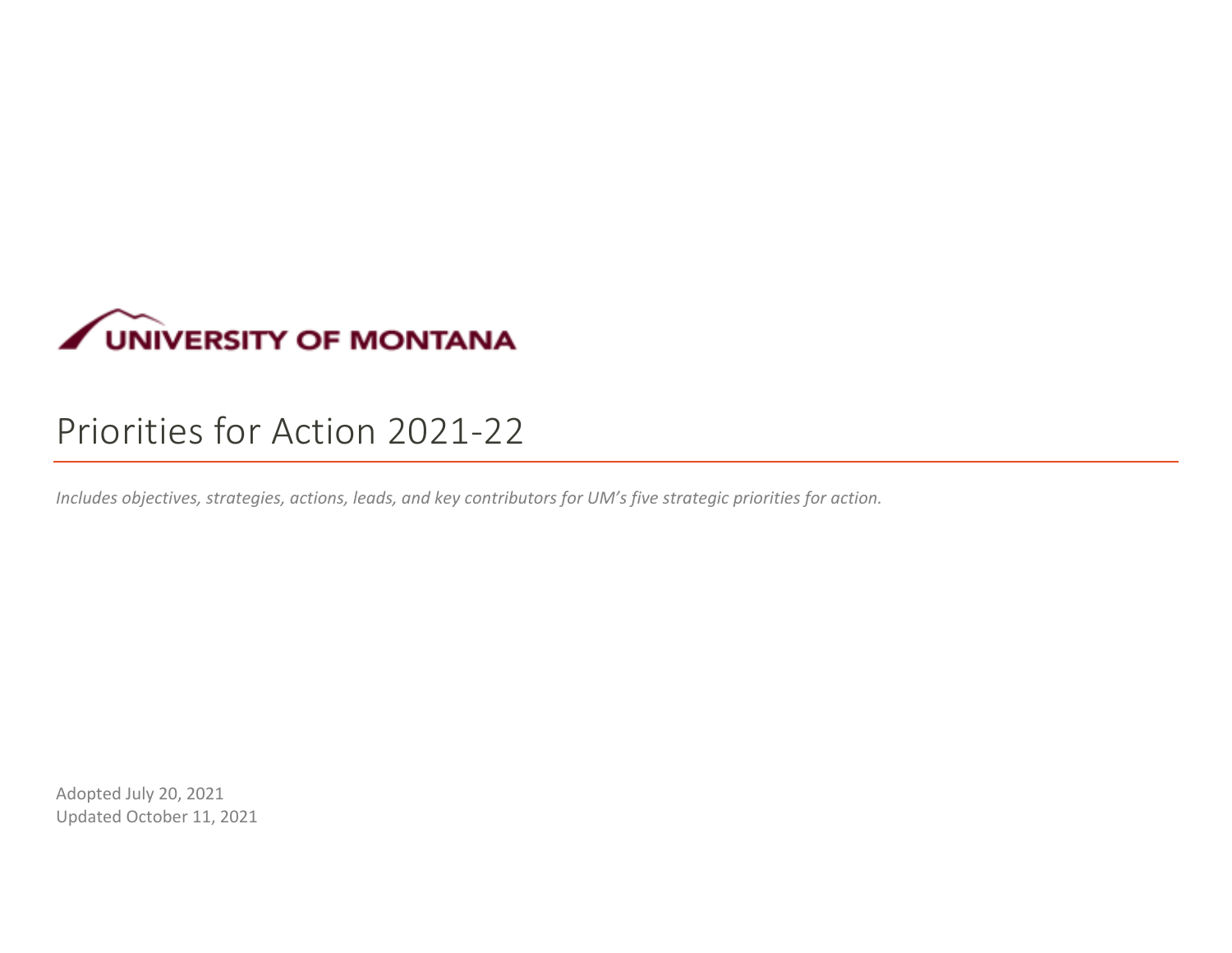#### Priority 1 Place student success at the center of all we do

#### Objective 1: Increase student persistence and graduation rates.

| <b>Strategies</b>                                                                                                                                                                                                                                                                   | <b>Actions</b>                                                                                                                                                                                                                                                                | Lead / Key support                                                                                                                                                                                                                                                                                                                                                                                                                                                                                                                                                                                                  |
|-------------------------------------------------------------------------------------------------------------------------------------------------------------------------------------------------------------------------------------------------------------------------------------|-------------------------------------------------------------------------------------------------------------------------------------------------------------------------------------------------------------------------------------------------------------------------------|---------------------------------------------------------------------------------------------------------------------------------------------------------------------------------------------------------------------------------------------------------------------------------------------------------------------------------------------------------------------------------------------------------------------------------------------------------------------------------------------------------------------------------------------------------------------------------------------------------------------|
| EAB Navigate implementation and increase<br>user base (students, grad and undergrad, and<br>professionals) so that we can expand<br>coordinated care network in system and<br>provide broader audience of students with<br>systems solutions (e.g., scheduling, reminders,<br>etc.) | Add graduate students (scheduling)<br>$\bullet$<br>Add faculty office hours<br>$\bullet$<br>Add care units (DSS and VETS)<br>$\bullet$<br>Increase first year student Navigate<br>downloads to 90% via pre-matriculation<br>and orientation communications and<br>structures. | Leads:<br><b>Associate Vice Provost for Student Success</b><br>Executive Director, Office for Student<br><b>Success</b><br>Key support:<br><b>Office for Student Success</b><br><b>Disability Services for Students</b><br>$\bullet$<br><b>VETS</b><br>$\bullet$<br><b>Graduate School</b><br><b>Financial Aid</b><br>$\bullet$<br><b>Student Accounts</b><br>$\bullet$<br><b>EAB partners</b><br>$\bullet$<br>Faculty (office hours and early alert)<br>$\bullet$<br><b>Admissions</b><br>$\bullet$<br><b>New Student Orientation</b><br><b>Academic Officers</b><br><b>Chief Information Officer</b><br>$\bullet$ |
| Design and implement an advising model that<br>reflects appropriate structure and staffing<br>levels.                                                                                                                                                                               | Assure cross-training of all career coaching<br>$\bullet$<br>and advising staff for maximum benefit of<br>students.<br><b>Executive Director of Office for Student</b><br>Success, Director of Undergraduate<br>Advising Center, and advisor                                  | Leads:<br><b>Associate Vice Provost for Student Success</b><br>Executive Director, Office for Student<br><b>Success</b><br>Key support:                                                                                                                                                                                                                                                                                                                                                                                                                                                                             |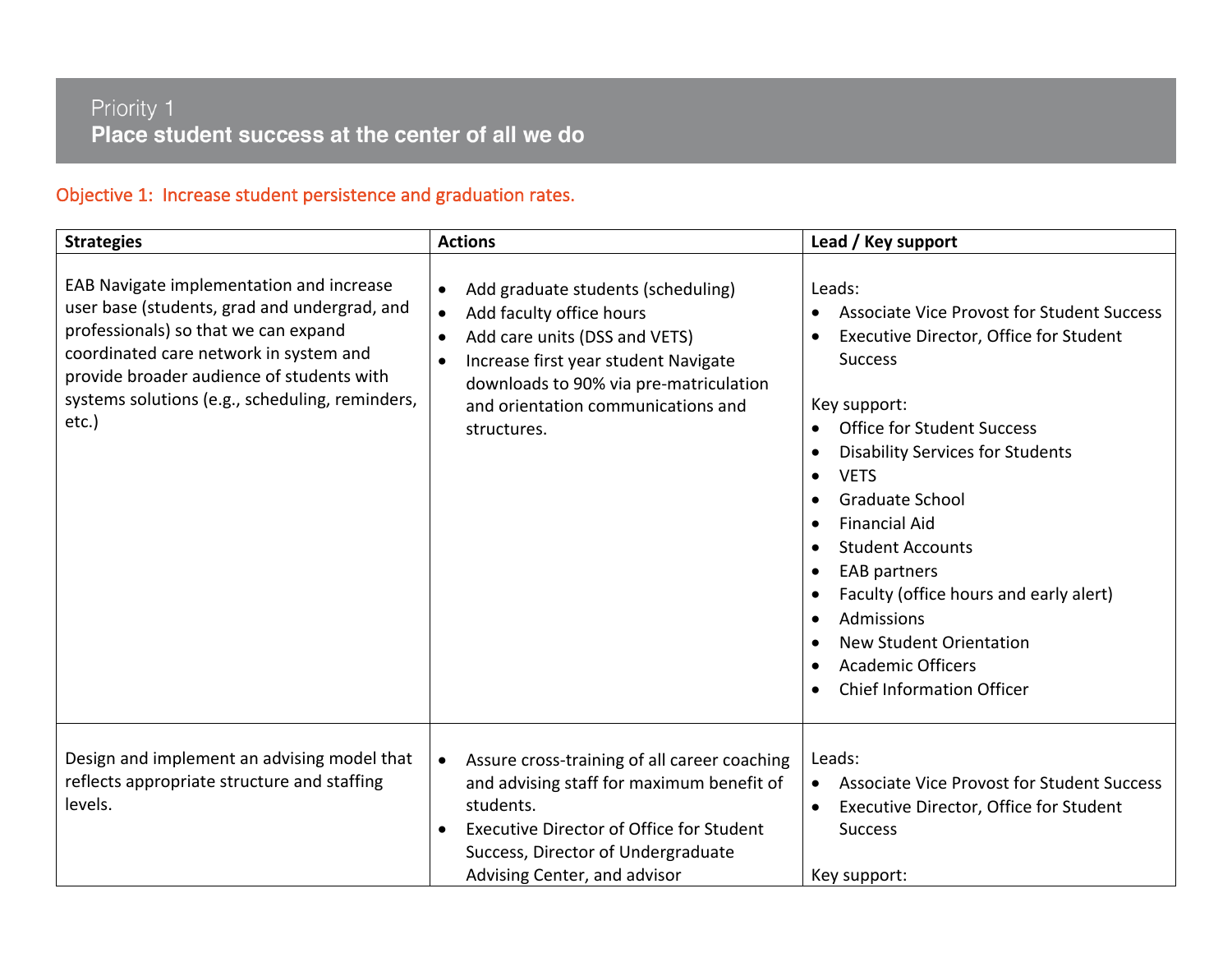|                                                                                                                                                                                                                                                                    | representatives will submit a December<br>report on advising models that do not<br>require expanded FTEs.                                                                                                                                                                                                                                                                                                                                                                             | Vice Provost for Student Success<br>$\bullet$<br><b>Office for Student Success</b><br>$\bullet$<br>Advisor representatives<br>Provost<br>$\bullet$<br>Deans<br>$\bullet$<br><b>UM Foundation CEO</b>                                                                                                                                                                                                                                                           |
|--------------------------------------------------------------------------------------------------------------------------------------------------------------------------------------------------------------------------------------------------------------------|---------------------------------------------------------------------------------------------------------------------------------------------------------------------------------------------------------------------------------------------------------------------------------------------------------------------------------------------------------------------------------------------------------------------------------------------------------------------------------------|----------------------------------------------------------------------------------------------------------------------------------------------------------------------------------------------------------------------------------------------------------------------------------------------------------------------------------------------------------------------------------------------------------------------------------------------------------------|
| Offer first-year programming pre-<br>matriculation, Bear Tracks/Big Sky<br>Experience/New Student Orientation that<br>increases students' sense of belonging, sense<br>of place, that streamlines administrative<br>processes, and that ultimately improves yield. | Create a cross-functional team to review<br>$\bullet$<br>all onboarding processes and student<br>touch points with the university to<br>examine pain points and where we "leak"<br>student admissions and persistence as a<br>result, including BIPOC, first-gen, and Pell<br>eligible students. Focus will be on:<br>Timeline<br>$\Omega$<br>Individual processes that make up<br>the whole<br>Process flow and process<br>$\circ$<br>simplification<br>Customer service<br>$\Omega$ | Leads:<br><b>Associate Vice Provost for Student Success</b><br>Director of New Student Success<br>$\bullet$<br>Key support:<br><b>New Student Orientation</b><br>$\bullet$<br>Campus wide orientation partners<br>$\bullet$<br><b>Office for Student Success</b><br>$\bullet$<br>Admissions<br>$\bullet$<br>Marketing & Communications<br>$\bullet$<br><b>Information Technology</b><br>$\bullet$<br>Faculty<br>$\bullet$<br>Athletics (Director of Marketing) |

# Objective 2: Provide an array of curricular and co-curricular options that afford students learning, access, and flexibility.

| <b>Strategies</b>                                                                | <b>Actions</b>                                                                                                                                                    | Lead / Key support                                                                                                                                      |
|----------------------------------------------------------------------------------|-------------------------------------------------------------------------------------------------------------------------------------------------------------------|---------------------------------------------------------------------------------------------------------------------------------------------------------|
| Establish ElevateU programming as a signature  <br>element of the UM experience. | Marketing to prospective and new<br>students<br>Admissions Counselors and Campus   •<br>$\circ$<br><b>Visits</b><br>Media pushes online, print, and<br>television | Leads:<br><b>Associate Vice Provost for Student Success</b><br><b>Executive Director of Experiential Learning</b><br>and Career Success<br>Key support: |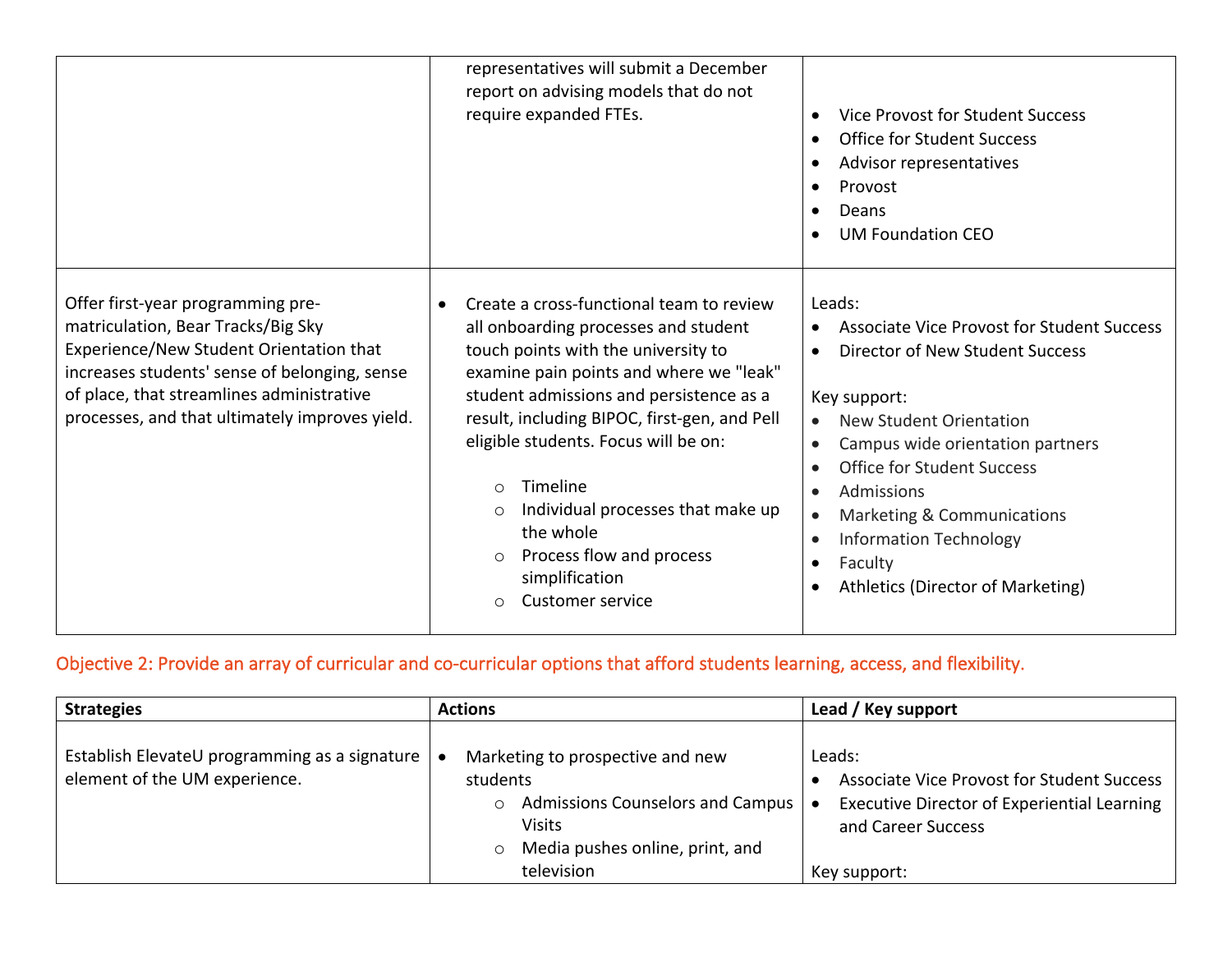|                                                                                                                                                | ○ Bear Tracks and Orientation<br>ElevateU in the Curriculum: Campus-to-<br>$\bullet$<br>Career Initiative<br>o Faculty workshops on integrating<br>career competencies with learning<br>objectives<br>Integration with UM Advising<br>$\circ$ Career ready guide with Academic<br>Major Map<br>o Career Coaches collaborating with<br>campus advisors<br>Tracking ElevateU<br>o GrizHub system<br><b>Fund Raising for Career Core</b><br>$\bullet$ | Admissions<br>$\bullet$<br>Marketing and Communications<br>Deans, chairs, and faculty<br>$\bullet$<br>Foundation<br><b>Advisors</b><br><b>OOLD</b>                                                                                                                                                             |
|------------------------------------------------------------------------------------------------------------------------------------------------|----------------------------------------------------------------------------------------------------------------------------------------------------------------------------------------------------------------------------------------------------------------------------------------------------------------------------------------------------------------------------------------------------------------------------------------------------|----------------------------------------------------------------------------------------------------------------------------------------------------------------------------------------------------------------------------------------------------------------------------------------------------------------|
| Revamp COLS 194: Tomorrow Proof Design<br>Workshop using year-one pilot to update<br>curriculum and increase student diversity in<br>sections. | Reduce content and spread remaining<br>$\bullet$<br>content over same number of class<br>sessions so that curriculum has more<br>depth than its existing breadth.<br>Work with TRIO, AISS, VETS, Dr. Salena<br>Beaumont-Hill and other campus partners<br>to help recruit a greater diversity of<br>students in sections.                                                                                                                          | Lead:<br><b>Associate Vice Provost for Student Success</b><br>$\bullet$<br>Key support:<br><b>Office for Student Success</b><br><b>University Center</b><br>$\bullet$<br><b>Student Involvement Network</b><br>Keep Connected network of professionals<br>who provided large scale programming<br>during COVID |
| Offer an array of educational and social<br>program offerings that create a vibrant on-<br>campus experience.                                  | Continue program offerings from Keep UM<br>$\bullet$<br>Connected<br>Offer larger scale events via the UC<br>$\bullet$                                                                                                                                                                                                                                                                                                                             | Lead:<br>• Vice Provost for Student Success<br>Key support:<br>Director level staff in Student Success                                                                                                                                                                                                         |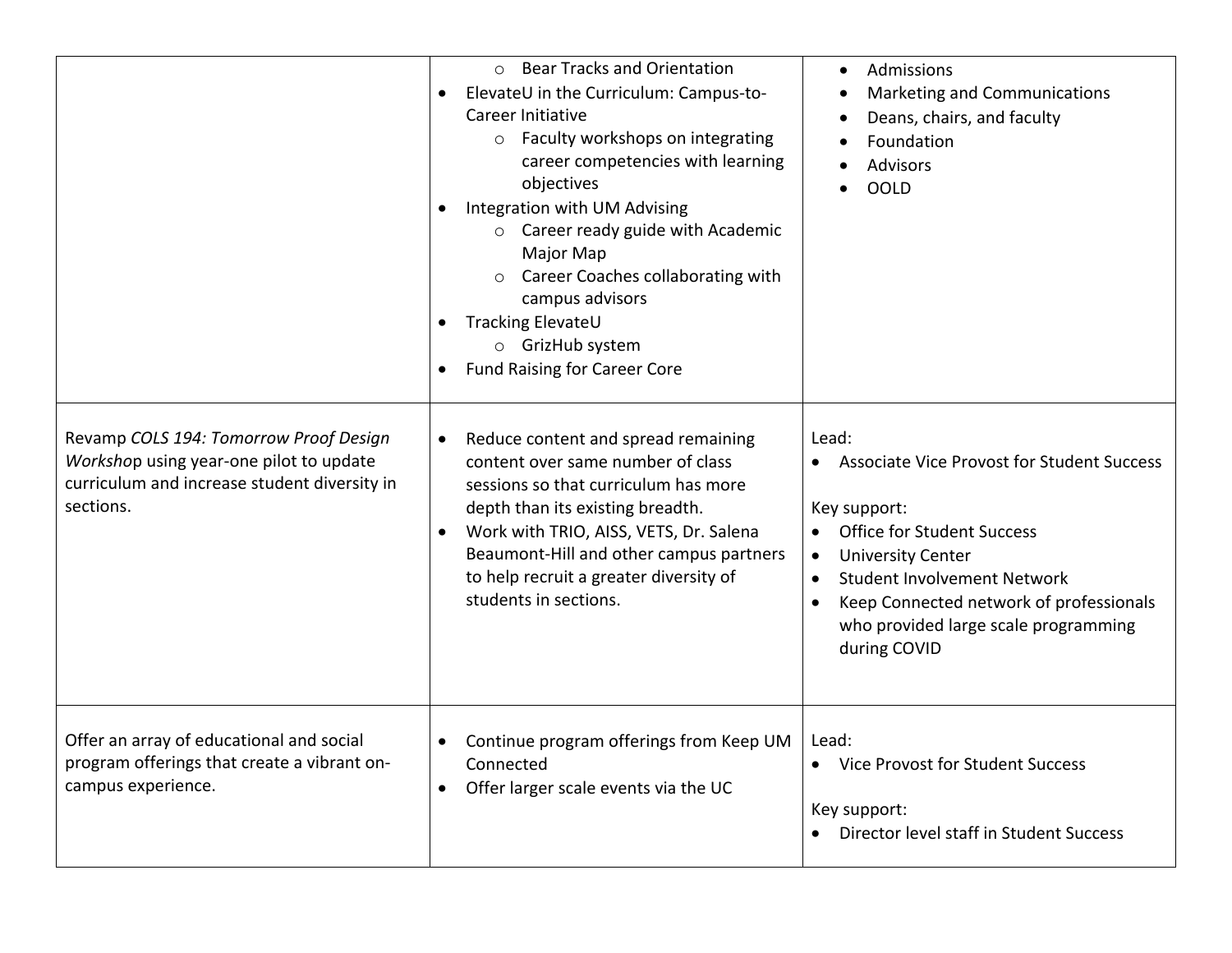# Objective 3: Ensure students from historically underserved populations have appropriate support.

| <b>Strategies</b>                                                                                                                               | <b>Actions</b>                                                                                                                                                                                                                                                                                                                                                                                                                                                                                                                                                                                                                                                                                                                                                                                                                                                                                                                        | Lead / Key support                                                                                                                                                                                                                                                                                                                                                               |
|-------------------------------------------------------------------------------------------------------------------------------------------------|---------------------------------------------------------------------------------------------------------------------------------------------------------------------------------------------------------------------------------------------------------------------------------------------------------------------------------------------------------------------------------------------------------------------------------------------------------------------------------------------------------------------------------------------------------------------------------------------------------------------------------------------------------------------------------------------------------------------------------------------------------------------------------------------------------------------------------------------------------------------------------------------------------------------------------------|----------------------------------------------------------------------------------------------------------------------------------------------------------------------------------------------------------------------------------------------------------------------------------------------------------------------------------------------------------------------------------|
| Enhance engagement and communication and<br>expand programs to support students from<br>historically underserved populations.                   | $\bullet$<br>Conduct post priority registration course<br>load audit each semester and<br>communicate to students (text, push, and<br>email) with less than 15 total registered<br>credits to register for additional courses.<br>Work with AISS, VETS, Salena Beaumont-<br>$\bullet$<br>Hill to do specific student outreach<br>Engage 200 freshman and sophomores<br>from Trio and MT10 in Career Core courses<br>and industry coaching sessions.<br>Metric: At least 80% of students complete<br>at least one course<br>Metric: At least 70% of students complete<br>at least one industry coach session<br>Continue/expand:<br>$\bullet$<br>O Momentum Year" efforts (support<br>15 credits per semester; 30 credits<br>per academic year),<br>Degree in Three,<br>$\circ$<br>Co-requisite support courses,<br>$\circ$<br>First-Year Seminar enrollment,<br>$\circ$<br>Degree Maps, and<br>$\circ$<br>Four Bear Program expansion | Lead:<br>• Vice Provost for Student Success<br>Key support:<br><b>Office for Student Success</b><br><b>Advisors</b><br>$\bullet$<br>Vice Provost for Student Success<br><b>Associate Vice Provost for Student Success</b><br>Faculty/Instructors<br>$\bullet$<br>American Indian Student Services<br><b>VETS</b><br>$\bullet$<br><b>Experiential Learning and Career Success</b> |
| Identify and address high DFW courses where<br>BIPOC (Black, Indigenous, and people of color),<br>Pell, and first-generation students struggle. | Run course report for those with DFW<br>$\bullet$<br>grades of 25% of higher.<br>Invite Associated Deans, Chairs, and<br>$\bullet$<br>Faculty of these courses to meet and<br>discuss strategies.<br>Work with OOLD to offer high DFW course<br>workshops on pedagogical approaches.                                                                                                                                                                                                                                                                                                                                                                                                                                                                                                                                                                                                                                                  | Leads:<br>Provost<br><b>Vice Provost for Student Success</b><br>Key support:<br><b>Associate Vice Provost for Student Success</b><br><b>Office for Student Success</b><br>Deans, chairs, and faculty<br>$\bullet$                                                                                                                                                                |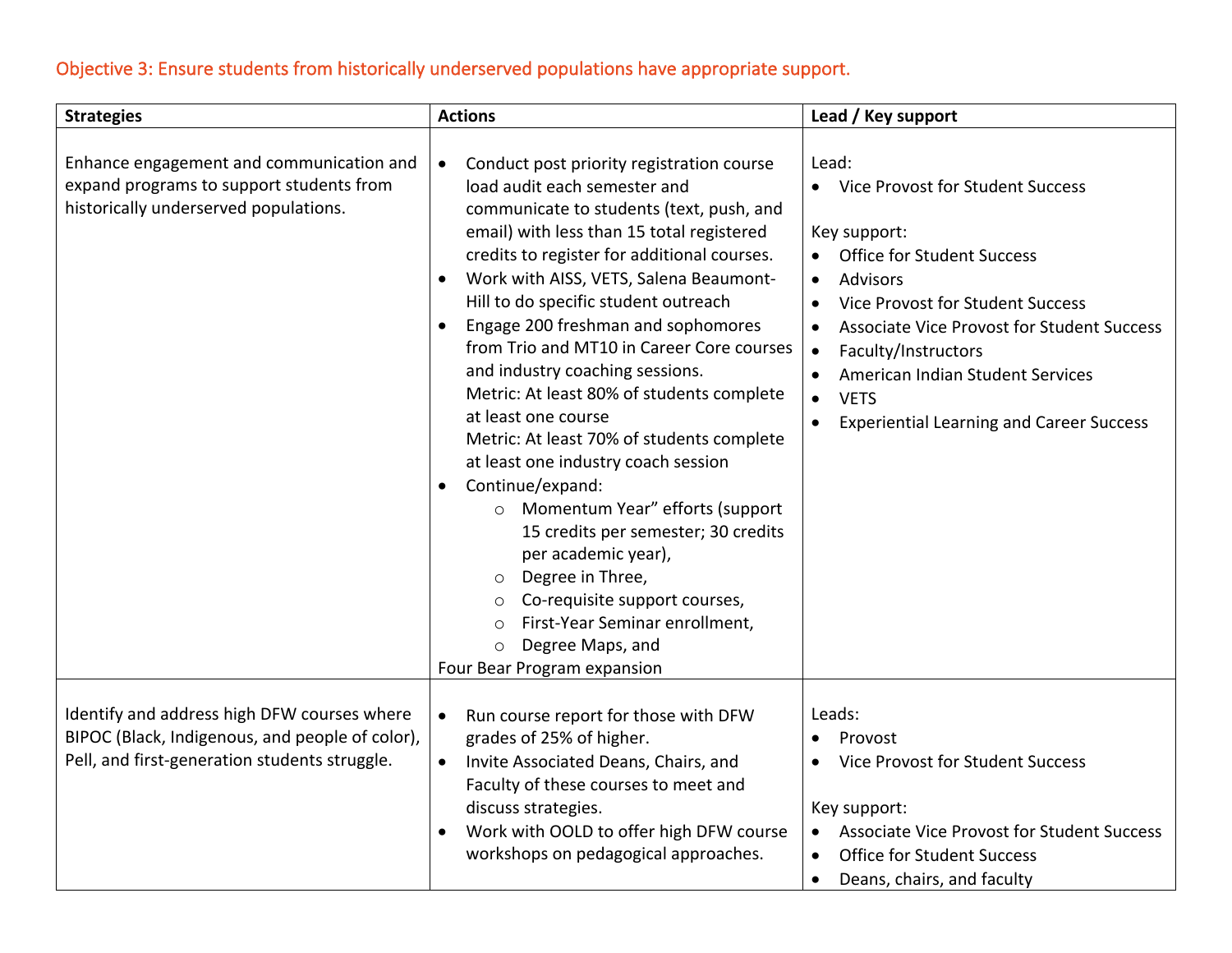| Retain and support a diverse student<br>population at the University of Montana<br>through enhanced training and clear reporting<br>options. | Launch Bias Incident Report Team to offer<br>$\bullet$<br>support and resources to students who<br>have experienced bias, but events that fall<br>short of formal EO processes. | Lead:<br>• Vice Provost for Student Success<br>Key support:<br><b>Associate Vice Provost for Student Success</b><br>$\bullet$<br>Director of Inclusive Excellence for Student<br>$\bullet$<br><b>Success</b><br>Director of New Student Success<br>$\bullet$<br>Ali Pepper<br>$\bullet$ |
|----------------------------------------------------------------------------------------------------------------------------------------------|---------------------------------------------------------------------------------------------------------------------------------------------------------------------------------|-----------------------------------------------------------------------------------------------------------------------------------------------------------------------------------------------------------------------------------------------------------------------------------------|
| Retain and support a diverse student<br>population at the University of Montana<br>through strategic planning and assessment.                | Launch EAB Navigate's risk profile metrics<br>$\bullet$                                                                                                                         | Lead:<br>• Vice Provost for Student Success<br>Key support:<br><b>Associate Vice Provost for Student Success</b><br>$\bullet$<br>Executive Director, Office for Student<br>$\bullet$<br><b>Success</b><br>Director of Inclusive Excellence for Student<br>$\bullet$<br><b>Success</b>   |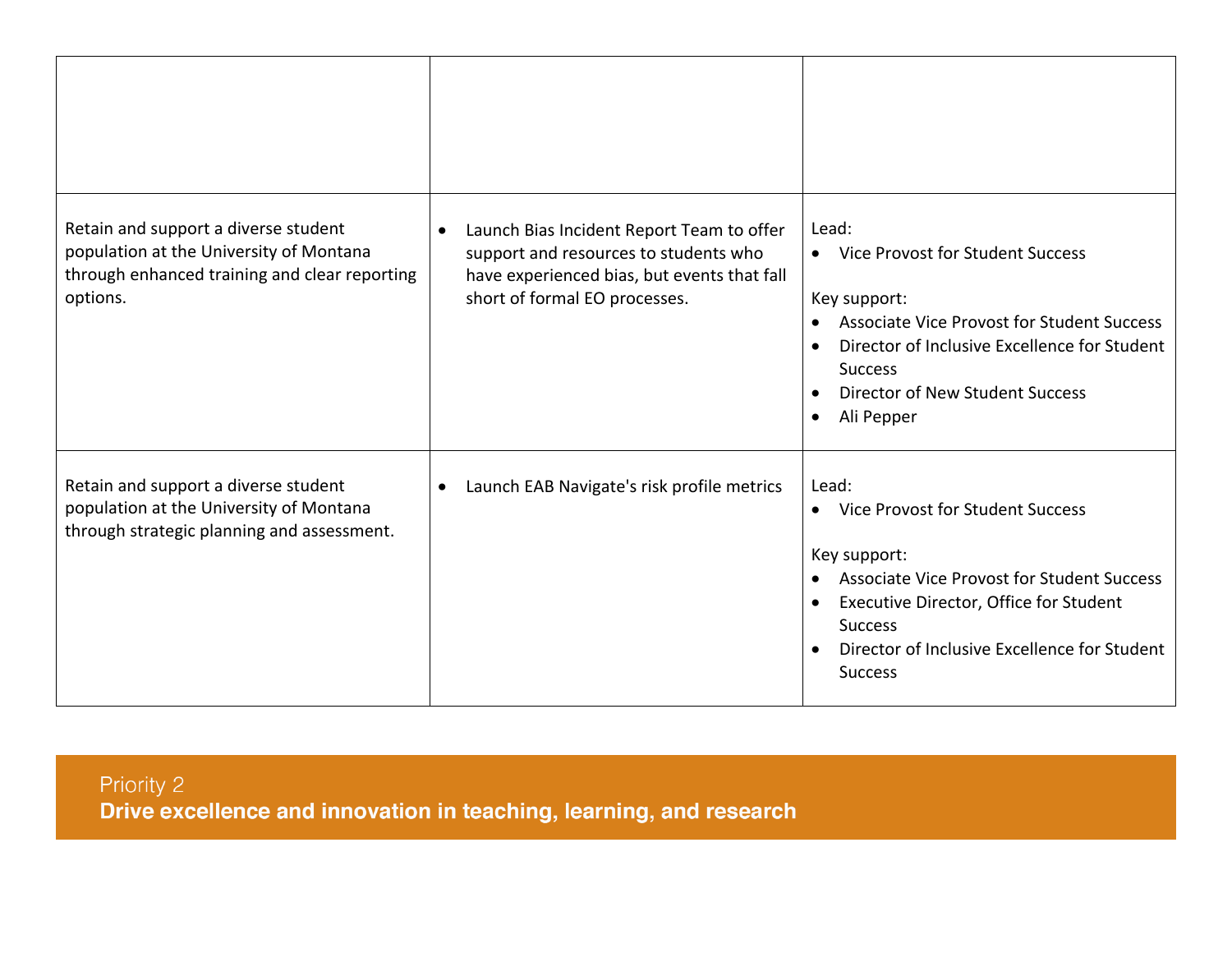# Objective 1: Foster and support innovation and improvement in teaching and learning.

| <b>Strategies</b>                                                                                                                                                                    | <b>Actions</b>                                                                                                                                                                                                                                                                                                                                                                                                                                                                                                                                                                                                                                                       | Lead / Key support                                                                                                                                                                                                                                                                                                                                                                  |
|--------------------------------------------------------------------------------------------------------------------------------------------------------------------------------------|----------------------------------------------------------------------------------------------------------------------------------------------------------------------------------------------------------------------------------------------------------------------------------------------------------------------------------------------------------------------------------------------------------------------------------------------------------------------------------------------------------------------------------------------------------------------------------------------------------------------------------------------------------------------|-------------------------------------------------------------------------------------------------------------------------------------------------------------------------------------------------------------------------------------------------------------------------------------------------------------------------------------------------------------------------------------|
| Building upon the strategic work in the last<br>year, support the development of the<br>Strategic Enrollment Plan through curricular<br>innovations and new program development.     | Academic Affairs units will actively participate<br>$\bullet$<br>in the Strategic Enrollment Planning process<br>through committee work and submitting<br>actionable, data-informed strategies.<br>Focus on Re-Imagining General Education<br>$\bullet$<br>efforts and these UDT Strategic Initiatives:<br>Grand/global challenges<br>$\circ$<br>Liberal arts for the 21st century<br>$\circ$<br>Explore innovations in our budget model to<br>facilitate these innovations, and identify<br>avenues for incentivizing faculty to adapt<br>curriculum and programs to more<br>deliberately/explicitly address these<br>prioritized curricular Strategic Initiatives. | Leads:<br>Provost<br>Vice Provost for Academic Affairs<br>$\bullet$<br>Key support:<br><b>Faculty Senate</b><br>$\bullet$<br><b>Academic Officers</b><br>$\bullet$<br><b>Provosts Office</b><br>$\bullet$<br>Associate Vice President for Enrollment<br>$\bullet$<br>Management<br>Vice President for Marketing and<br>Communications<br><b>Director of Admissions</b><br>$\bullet$ |
| Offer faculty, staff, and graduate students<br>professional development opportunities and<br>other resources focused on equity-minded<br>teaching practices and curricular redesign. | Provide training to interdisciplinary groups of<br>$\bullet$<br>faculty members on inclusive teaching and<br>mentoring practices<br>Offer faculty learning communities on<br>$\bullet$<br>redesigning course content and anti-racist<br>teaching approaches<br>Offer a faculty learning community on<br>Universal Design for Learning<br>Provide faculty training on OER resources<br>$\bullet$<br>Expand faculty use of Open Educational<br>Resources to reduce the cost of books<br>Build and promote OOLD repository of self-<br>education resources for teaching e.g., online                                                                                    | Lead:<br>Vice Provost for Academic Affairs<br>$\bullet$<br>Key support:<br>Office of Organizational Learning and<br>$\bullet$<br>Development<br>Members of the Diversity Advisory<br>Council<br>Provost's Office<br>$\bullet$<br><b>Open Educational Resources</b><br>$\bullet$<br>Coordinator, Mansfield Library<br>Director of Inclusive Excellence<br>$\bullet$                  |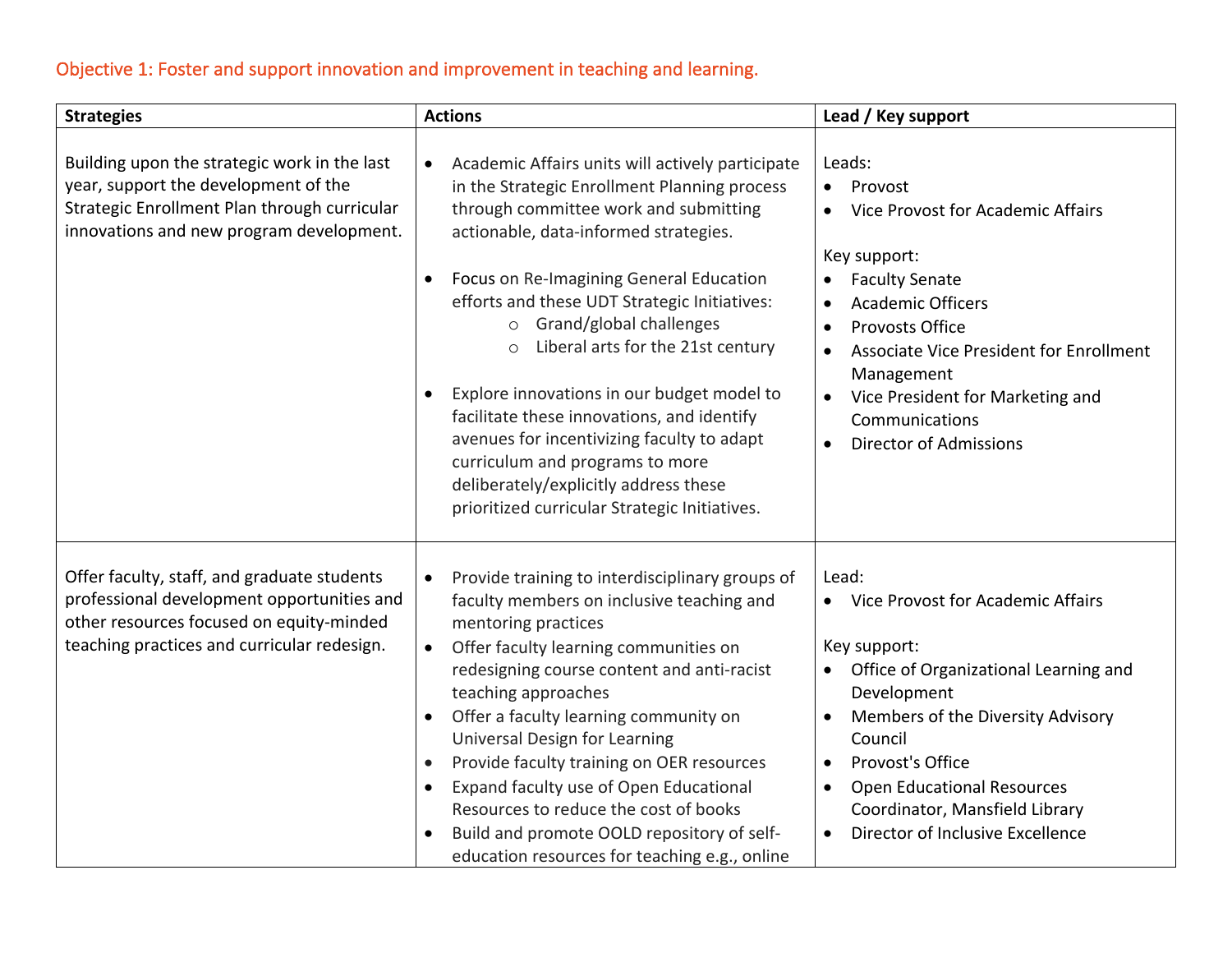|                                                                                                                                 | trainings, readings, and Mansfield Library<br>Resources Against Racism guide<br>Develop a faculty-generated best practices for<br>equitable teaching resource that includes a<br>self-evaluation checklist that can be promoted<br>by Faculty Senate and ASCRC<br>Revise course submission forms and syllabus<br>guidelines to encourage faculty to include a<br>diversity statement and commitment to<br>inclusive teaching.<br>Revise course submission forms and syllabus<br>$\bullet$<br>guidelines to encourage faculty to access<br>equitable teaching practices resources and<br>workshops, OER resources<br>(https://library.educause.edu/topics/teaching-<br>and-learning/open-educational-resources-<br>oer), and a self-evaluation checklist (how<br>much do my books cost, who are my authors,<br>$etc.$ ) | Faculty Senate and ASCRC (include back-<br>$\bullet$<br>end processing offices at operational<br>stage)                                                                                                                                                                                            |
|---------------------------------------------------------------------------------------------------------------------------------|------------------------------------------------------------------------------------------------------------------------------------------------------------------------------------------------------------------------------------------------------------------------------------------------------------------------------------------------------------------------------------------------------------------------------------------------------------------------------------------------------------------------------------------------------------------------------------------------------------------------------------------------------------------------------------------------------------------------------------------------------------------------------------------------------------------------|----------------------------------------------------------------------------------------------------------------------------------------------------------------------------------------------------------------------------------------------------------------------------------------------------|
| Foster a community of faculty well versed in<br>evidence-based teaching practices that<br>enhance student learning and success. | Offer the Mobile Summer Institute on<br>$\bullet$<br>Scientific Teaching to faculty and graduate<br>instructors<br>Expand the Learning Assistant Program to<br>support active learning across campus and<br>offer pedagogical consultations to faculty<br>members.<br>Support the Pedagogy Project's work in small<br>groups analyses and classroom observations<br>Offer faculty learning communities on<br>inclusive teaching and Universal Design for<br>Learning<br>Create venues for the Scientific Teaching<br>Fellows to share best practices and discuss<br>teaching challenges.                                                                                                                                                                                                                               | Lead:<br>Director, Office of Organizational<br>$\bullet$<br>Learning and Development<br>Key support:<br>Provost<br>$\bullet$<br>Vice Provost for Academic Affairs<br>$\bullet$<br>Provost's Office<br>$\bullet$<br>Learning Assistant Coordinator<br>$\bullet$<br>Pedagogy Project leadership team |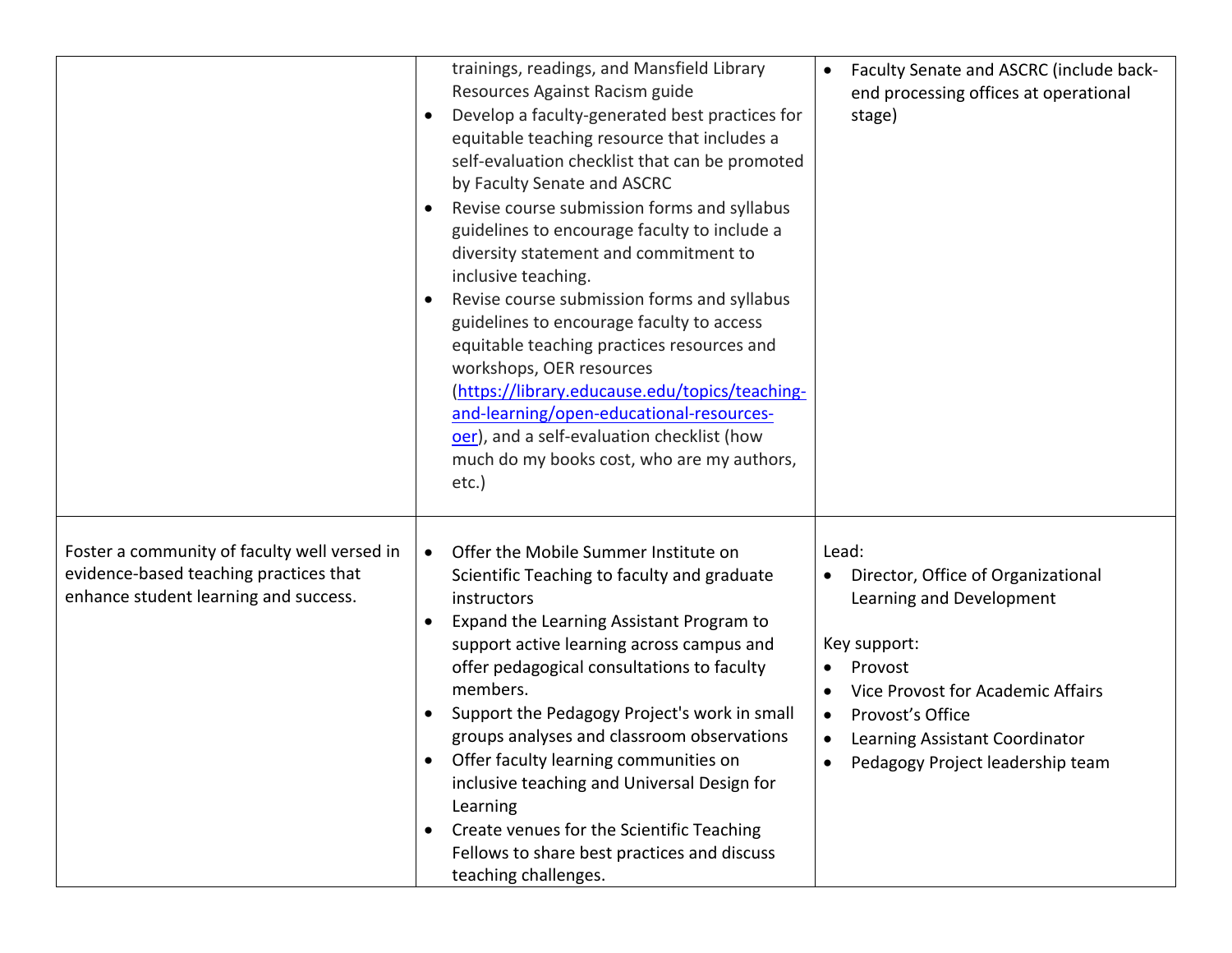# Objective 2: Expand the types of new learners, as well as learning opportunities that UM offers

| <b>Strategies</b>                                                                                                                                                                                                          | <b>Actions</b>                                                                                                                                                                                                                                                                                                                                                                                                                                                                                                                                                                                                                                  | Lead / Key support                                                                                                                                                                                                                                                                                                                                                                                                     |
|----------------------------------------------------------------------------------------------------------------------------------------------------------------------------------------------------------------------------|-------------------------------------------------------------------------------------------------------------------------------------------------------------------------------------------------------------------------------------------------------------------------------------------------------------------------------------------------------------------------------------------------------------------------------------------------------------------------------------------------------------------------------------------------------------------------------------------------------------------------------------------------|------------------------------------------------------------------------------------------------------------------------------------------------------------------------------------------------------------------------------------------------------------------------------------------------------------------------------------------------------------------------------------------------------------------------|
| Grow market-driven online programs in credit<br>and non-credit areas, and expand new learner<br>initiatives.                                                                                                               | Identify programs using marketing<br>research, as well as through outreach from<br>the New Learner Initiative.<br>These programs can include for-<br>$\circ$<br>credit programs in partnership with<br>Wiley (or separate from Wiley), as<br>well as other non-credit programs,<br>micro-credentials, and badges.<br>Engage academic departments in<br>exploratory conversations.<br>Develop financial proposals and finalize<br>approvals.<br>Implement proposed programs.                                                                                                                                                                     | Lead:<br>Associate Vice Provost for Innovation and<br>$\bullet$<br><b>Online Learning</b><br>Key support:<br><b>UMOnline Team</b><br>$\bullet$<br><b>Academic Officers</b><br><b>UM Summer Office</b><br>$\bullet$<br>Faculty/staff in departments who are<br>exploring online programs<br>Back-end processes for for-credit<br>$\bullet$<br>operations: Registrar's Office, Financial<br>Aid, Business Services, etc. |
| Grow overall summer enrollments through<br>enhanced marketing and curriculum<br>innovations for credit for all types of learners<br>as well as broaden experiential learning<br>courses and offerings across summer terms. | Garner a better understanding of what<br>$\bullet$<br>types of courses UM students are taking<br>elsewhere and transferring them back to<br>UM in the summer and why they are<br>taking them elsewhere.<br>Ensure summer is ingrained in UM<br>$\bullet$<br>recruitment publications, and that summer<br>is in the UM Strategic Enrollment plan<br>(connecting these efforts with PFA #5).<br>Explore conversations about budget<br>models or ways to how to compensate and<br>encourage faculty to oversee experiential<br>learning opportunities in the summer that<br>count for credit (i.e. research, independent<br>studies, internships). | Lead:<br>Director of UM Summer<br>$\bullet$<br>Key support:<br>Admissions<br><b>UM Marketing</b><br>$\bullet$<br><b>UM Communications</b><br><b>Academic Affairs</b><br>$\bullet$<br>Deans, Associate Deans, Department<br>$\bullet$<br>Chairs,<br><b>Advisors</b><br>$\bullet$<br>Student Support Offices (Registrar's, Office<br>for Student Success, Business Services,<br>etc.)                                    |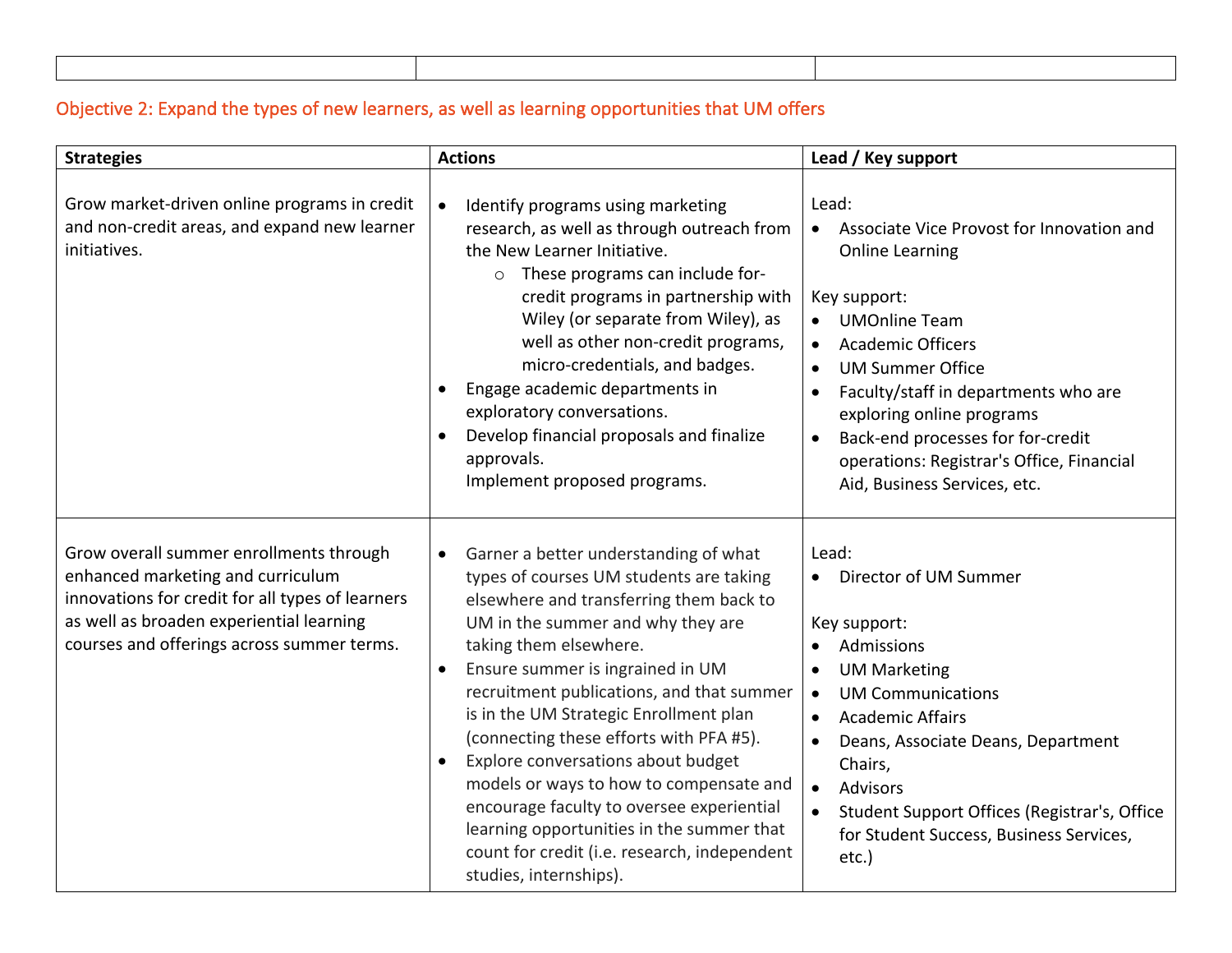|                                                                                                                                                                                                  | Encourage deans, associate deans, chairs,<br>faculty to have students register for these<br>experiential learning opportunities in the<br>summer. The students are doing the<br>experiences, but many are not registering<br>for the credits because they do not want<br>to pay for the credits and will instead tack<br>them on in the fall to count towards their<br>flat spot.<br>Grow Summer Start program so that<br>$\bullet$<br>incoming freshman and transfers can get a<br>jump start on their year by starting in the<br>summer.<br>Recruit more "visiting" students to UM in<br>$\bullet$<br>the summer.                                                                                                            |                                                                                                                                                                                                                                                                                                                                                    |
|--------------------------------------------------------------------------------------------------------------------------------------------------------------------------------------------------|--------------------------------------------------------------------------------------------------------------------------------------------------------------------------------------------------------------------------------------------------------------------------------------------------------------------------------------------------------------------------------------------------------------------------------------------------------------------------------------------------------------------------------------------------------------------------------------------------------------------------------------------------------------------------------------------------------------------------------|----------------------------------------------------------------------------------------------------------------------------------------------------------------------------------------------------------------------------------------------------------------------------------------------------------------------------------------------------|
| Increase overall pre-college audience through<br>avenues like the UM Summer Institutes, dual<br>enrollment courses, camps, and other<br>academic opportunities for high school aged<br>students. | Continue to develop more summer<br>$\bullet$<br>institutes/academic camps/learning<br>opportunities in the summer for youth<br>across campus in all units.<br>Continue to pursue funding opportunities<br>$\bullet$<br>to help make summer high school<br>programs more affordable/offer<br>scholarships.<br>Collaborate with UM Admissions, Missoula<br>$\bullet$<br>College Dual Enrollment Office and all<br>others on campus that offer pre-college<br>programs for high school students and<br>connect them with Conference & Event<br>Services to help line out all logistics for<br>planning and execution.<br>Continue to coordinate and centralize the<br>$\bullet$<br>processes surrounding pre-college<br>programs. | Lead:<br>Director of UM Summer<br>$\bullet$<br>Key support<br><b>UM Summer Office</b><br>Deans<br>$\bullet$<br><b>Dual Enrollment Office</b><br>$\bullet$<br>Conference & Event Services<br>$\bullet$<br><b>UM Marketing</b><br>$\bullet$<br>Missoula County Public Schools<br>$\bullet$<br>Alumni Office<br>$\bullet$<br><b>Admissions Office</b> |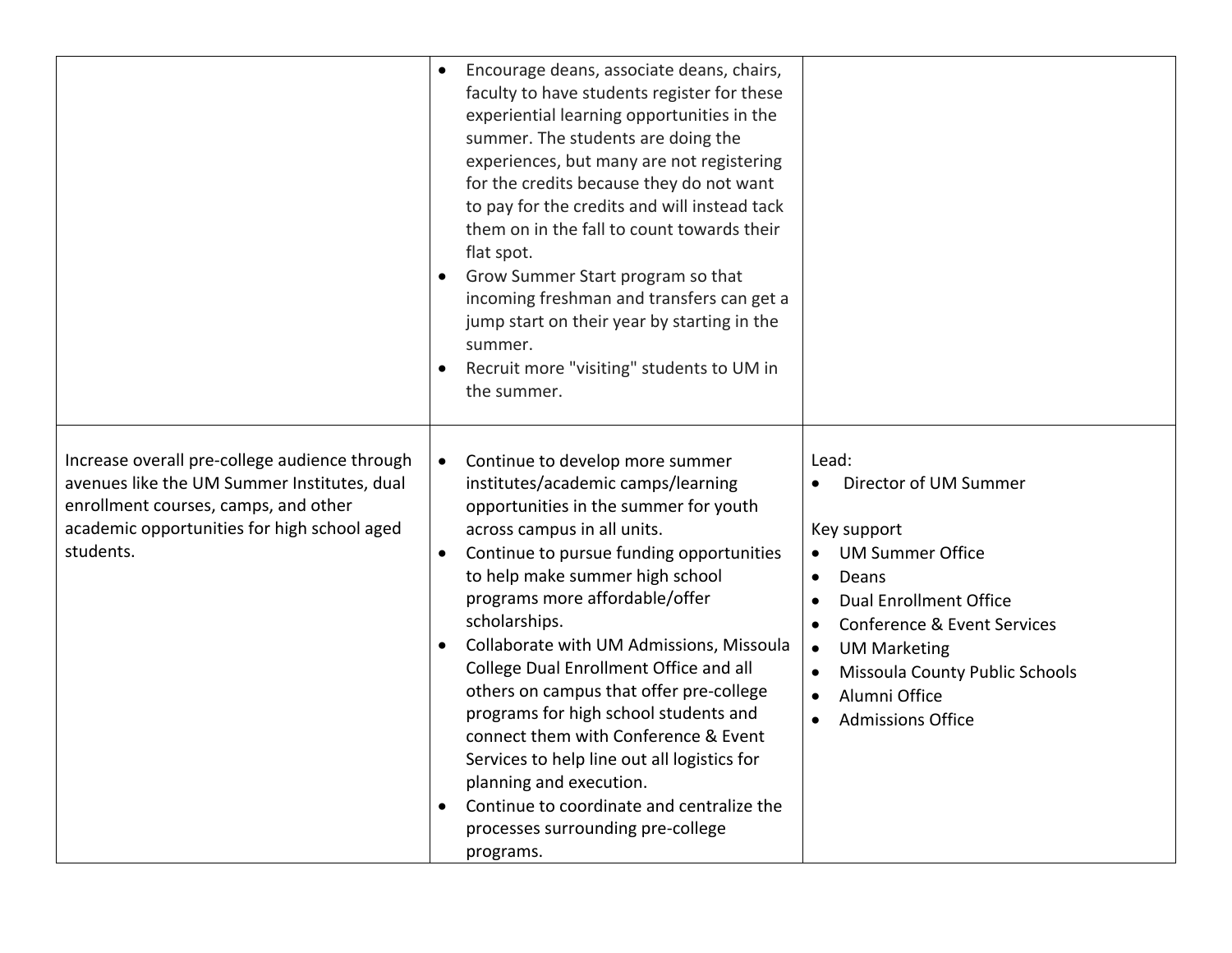| Explore the possibility of having pre-<br>college programs count towards FTE. |  |
|-------------------------------------------------------------------------------|--|
|                                                                               |  |

# Objective 3: Expand research and creative scholarship in pursuit of R1 status.

| <b>Strategies</b>                                                                                  | <b>Actions</b>                                                                                                                               | Lead / Key support                                                                                                                                                                                                                 |
|----------------------------------------------------------------------------------------------------|----------------------------------------------------------------------------------------------------------------------------------------------|------------------------------------------------------------------------------------------------------------------------------------------------------------------------------------------------------------------------------------|
| Grow research by identifying areas of funding<br>opportunities that align with funding priorities. | Fill the new Research Development Officer<br>$\bullet$<br>position<br>Submit "earmark" requests to Senate if MT<br>Senators participate      | Leads:<br>Vice President for Research<br>$\bullet$<br>Associate Vice President for Research<br>$\bullet$<br>Research development officer<br>$\bullet$<br>Key support:<br><b>UM</b> faculty<br><b>Funding agencies</b><br>$\bullet$ |
|                                                                                                    |                                                                                                                                              | Post-docs<br>$\bullet$<br><b>Graduate students</b><br>$\bullet$<br>Deans<br>$\bullet$                                                                                                                                              |
| Increase participation in undergraduate<br>research.                                               | Create a new Office of Undergraduate<br>$\bullet$<br>Research (OUR@UM) and hire a new<br>Director                                            | Leads:<br>Director of the Office of Undergraduate<br>$\bullet$<br>Research<br>Vice President for Research<br>$\bullet$<br>Dean of the Davidson Honors College<br>$\bullet$<br>Key support:<br>UM faculty<br>$\bullet$              |
| Grow graduate student completers including<br>doctoral completers                                  | Continue to grow graduate/professional<br>$\bullet$<br>enrollment<br>Develop new graduate programs with<br>$\bullet$<br>potential for growth | Leads:<br>Dean and Associate Dean of the Graduate<br>School<br>Key support:                                                                                                                                                        |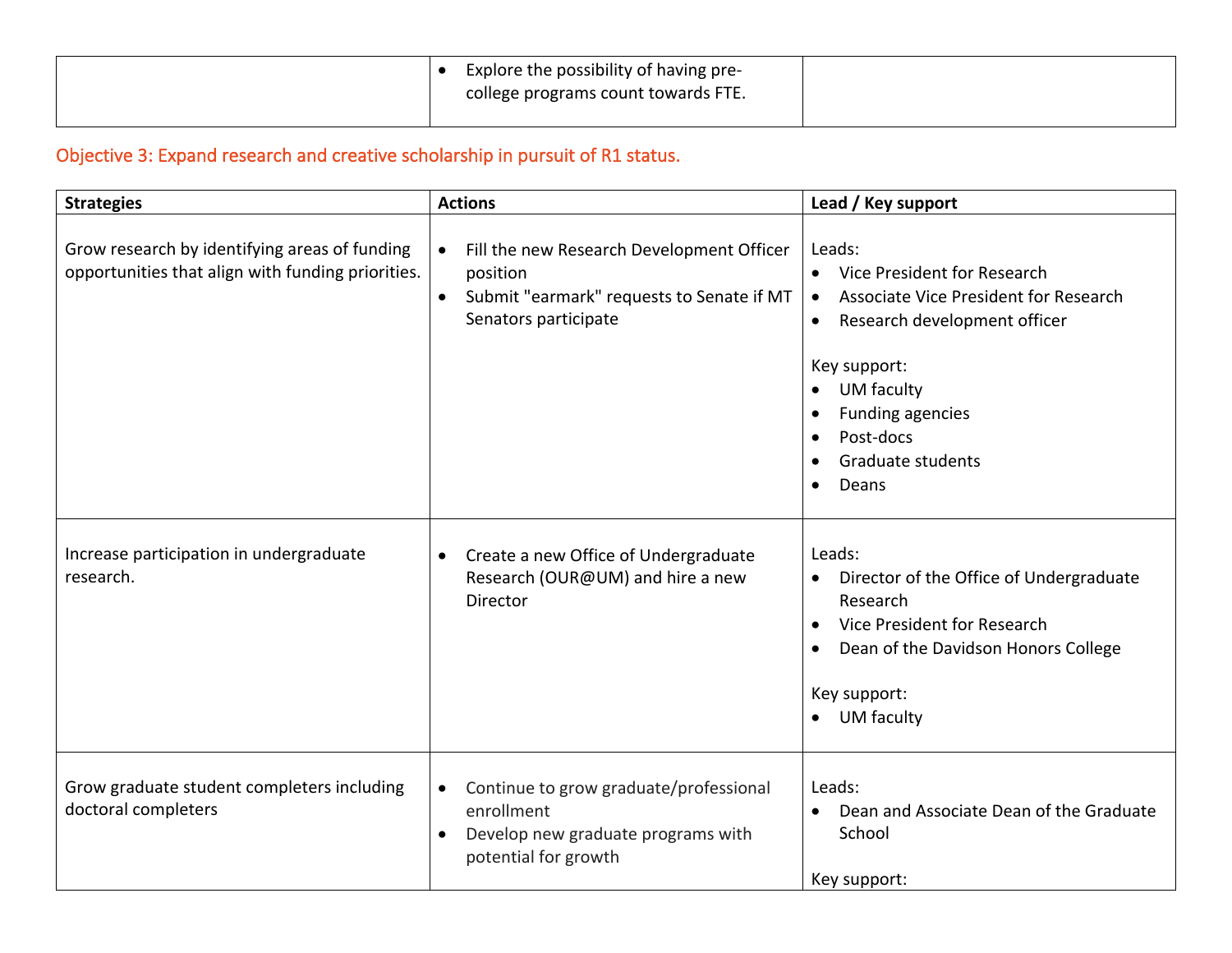|                                                                                   | Identify barriers to degree completion for<br>$\bullet$<br>graduate students                                                                                                                                                  | Vice President of Marketing and<br>$\bullet$<br>Communications<br><b>Assistant Vice President of Enrollment</b><br>$\bullet$<br>Management<br>Deans<br>$\bullet$<br><b>Graduate Program Coordinators</b><br>$\bullet$                                                                                                                                            |
|-----------------------------------------------------------------------------------|-------------------------------------------------------------------------------------------------------------------------------------------------------------------------------------------------------------------------------|------------------------------------------------------------------------------------------------------------------------------------------------------------------------------------------------------------------------------------------------------------------------------------------------------------------------------------------------------------------|
| Increase staff supporting faculty efforts in<br>research and creative scholarship | Correctly identify existing staff who<br>$\bullet$<br>support faculty efforts to ensure accurate<br>reporting<br>Dedicate a portion of recovered F&A to<br>$\bullet$<br>ensure that staff support for research is<br>adequate | Leads:<br>Vice President for Research<br>$\bullet$<br>Associate Vice President for Research<br>$\bullet$<br>Director of the Office of Sponsored<br>$\bullet$<br>Programs<br>Key support:<br>UM faculty<br>$\bullet$<br>Deans<br>$\bullet$<br><b>Center Directors</b><br>$\bullet$<br>Post-docs<br>$\bullet$<br>Departmental research administrators<br>$\bullet$ |

Priority 3 Embody the principle of "Mission First, People Always"

Objective 1: Design and execute recruitment, retention, and engagement practices that empower employees and foster commitment to UM's mission.

| <b>Strategies</b>                       | <b>Actions</b>                               | Lead / Key support                        |
|-----------------------------------------|----------------------------------------------|-------------------------------------------|
|                                         |                                              |                                           |
| Work toward building a strategic talent | Action 1                                     | Lead:                                     |
| management function in Human Resource   | Engage HRS experts to perform an analysis of | Vice President for Operations and Finance |
|                                         | HRS growth opportunities and needs to        |                                           |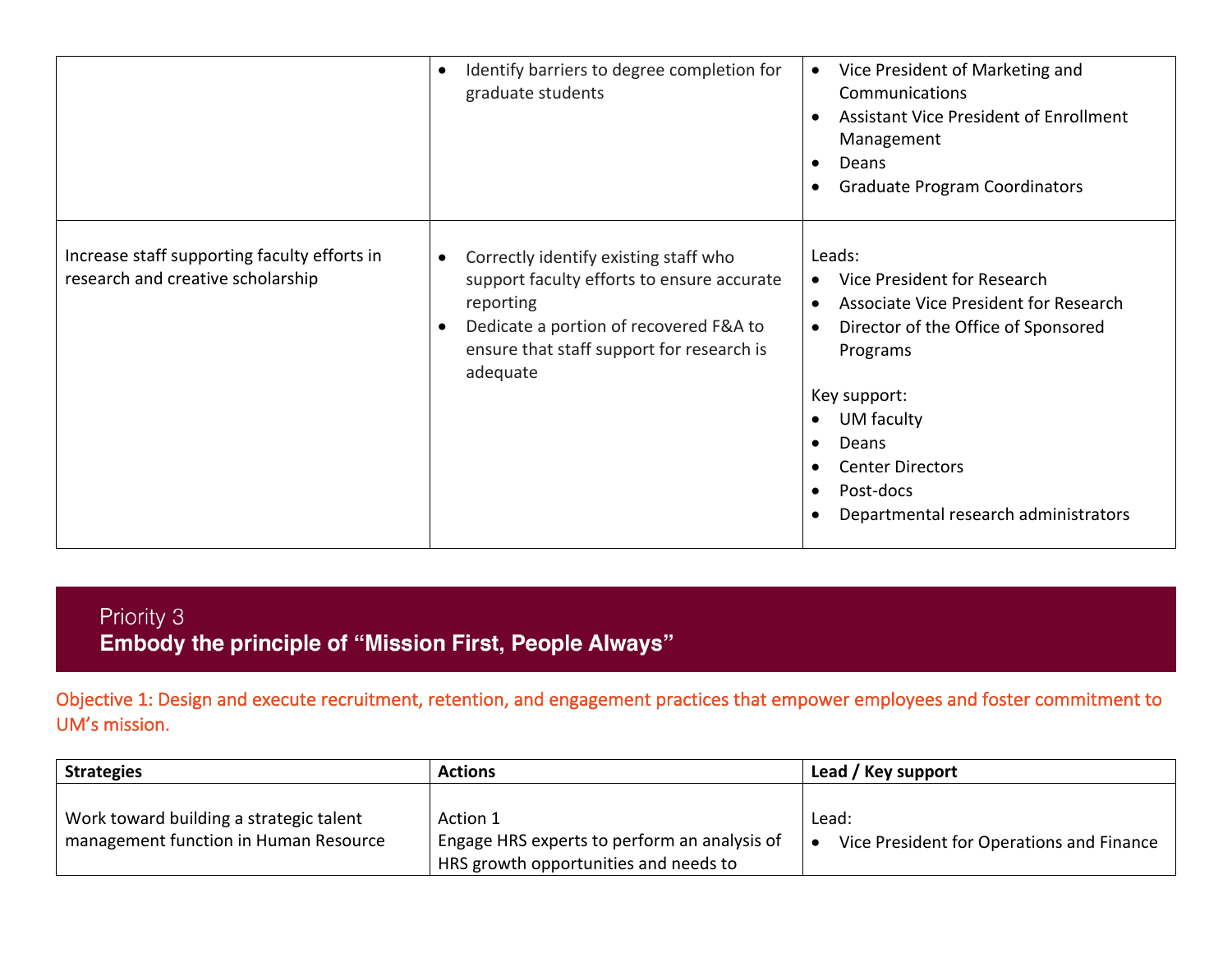| Services that focuses on supporting our<br>people, organization, and culture.                                        | achieve a more strategic wing that emphasizes<br>items such as:<br>technical infrastructure<br>$\bullet$<br>employee retention programs<br>succession planning<br>workplace culture design<br>Steps may include identifying a project<br>manager for the analysis, holding listening<br>sessions with HRS team and stakeholders who<br>work with HRS frequently, and developing<br>user maps of HRS processes.<br>Action 2<br>Complete IT Ellucian review<br>Action 3<br>Write an RFP to identify a Human Resource<br>Management System for HR functions of<br>training (including tracking and reminders),<br>performance management, recruiting and<br>onboarding. | Associate Vice President for Human<br><b>Resource Services</b><br>Key Support:<br><b>Chief Information Officer</b> |
|----------------------------------------------------------------------------------------------------------------------|----------------------------------------------------------------------------------------------------------------------------------------------------------------------------------------------------------------------------------------------------------------------------------------------------------------------------------------------------------------------------------------------------------------------------------------------------------------------------------------------------------------------------------------------------------------------------------------------------------------------------------------------------------------------|--------------------------------------------------------------------------------------------------------------------|
| Implement near-term strategic talent<br>management strategies that support our<br>people, organization, and culture. | Action 1<br>Implement a new "Kudos" system to ensure<br>regular and widespread recognition of<br>employee performance across employee<br>classifications<br>Action 2<br>Inventory employee retention/reward<br>strategies and tools; develop a plan for<br>educating managers on what they are<br>empowered to offer                                                                                                                                                                                                                                                                                                                                                 | Lead:<br>PFA 3 Team members<br><b>Human Resource Services</b><br>$\bullet$                                         |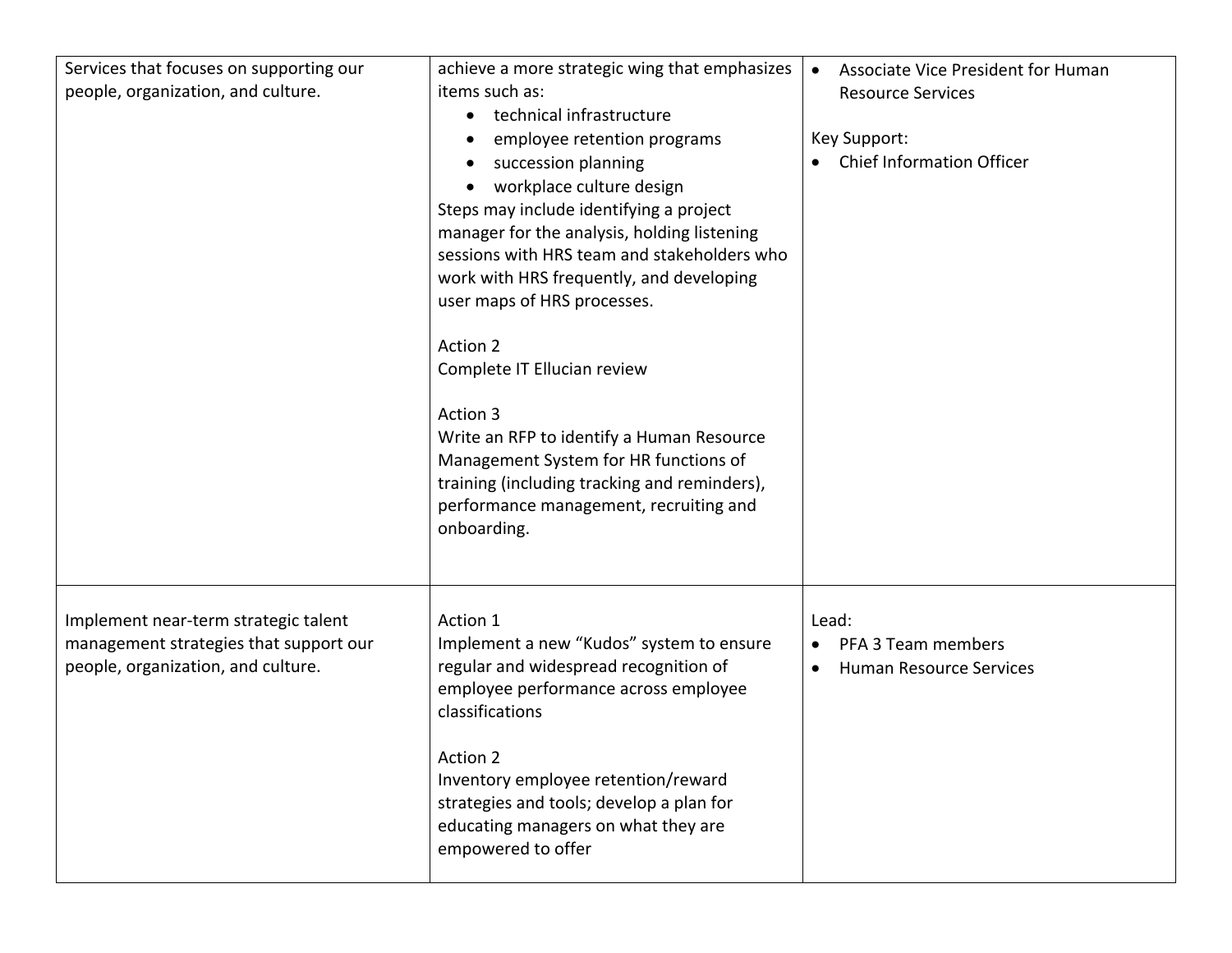| Develop a performance review cycle that nests<br>in a broader cycle of continuous and<br>supportive employee feedback. | Action 1<br>Conduct campus assessment to develop<br>updated and $-$ where necessary $-$ new<br>methodologies/forms/resources used in<br>support of performance reviews and to<br>understand managers' and employees'<br>education needs<br>Action 2 (Year 1)<br>Draft an annual rhythm for non-faculty<br>performance reviews as part of an annual<br>cycle of feedback<br>Action 3 (Year 1)<br>Identify HR needs (systems and people) in<br>order to implement performance review<br>rhythm for all employees | Lead:<br>Human Resource Services Recruitment<br>Manager<br>Key Support:<br>• Office of Organizational Learning and<br>Development<br>PFA 3 team members<br>Legal Counsel                                                     |
|------------------------------------------------------------------------------------------------------------------------|----------------------------------------------------------------------------------------------------------------------------------------------------------------------------------------------------------------------------------------------------------------------------------------------------------------------------------------------------------------------------------------------------------------------------------------------------------------------------------------------------------------|------------------------------------------------------------------------------------------------------------------------------------------------------------------------------------------------------------------------------|
| Build a reliable data set to track employee<br>demographics, engagement, and experience.                               | Action 1<br>Develop a plan and timeline for launching an<br>employee demographics dashboard to<br>accompany the employee engagement survey<br>dashboard.<br>Action 2<br>Begin work based on plan and timeline<br>developed.                                                                                                                                                                                                                                                                                    | Lead:<br>Associate Vice President for Institutional<br>Research and Chief Data Officer<br>Key Support:<br><b>Human Resource Services</b><br><b>Chief Information Officer</b><br>$\bullet$<br>PFA 3 team members<br>$\bullet$ |

#### Objective 2: Provide learning and growth opportunities to all employees.

| <b>Strategies</b><br><b>JUL</b> | <b>Actions</b> | . .<br>Lead<br>support<br><b>Kev</b> |
|---------------------------------|----------------|--------------------------------------|
|                                 |                |                                      |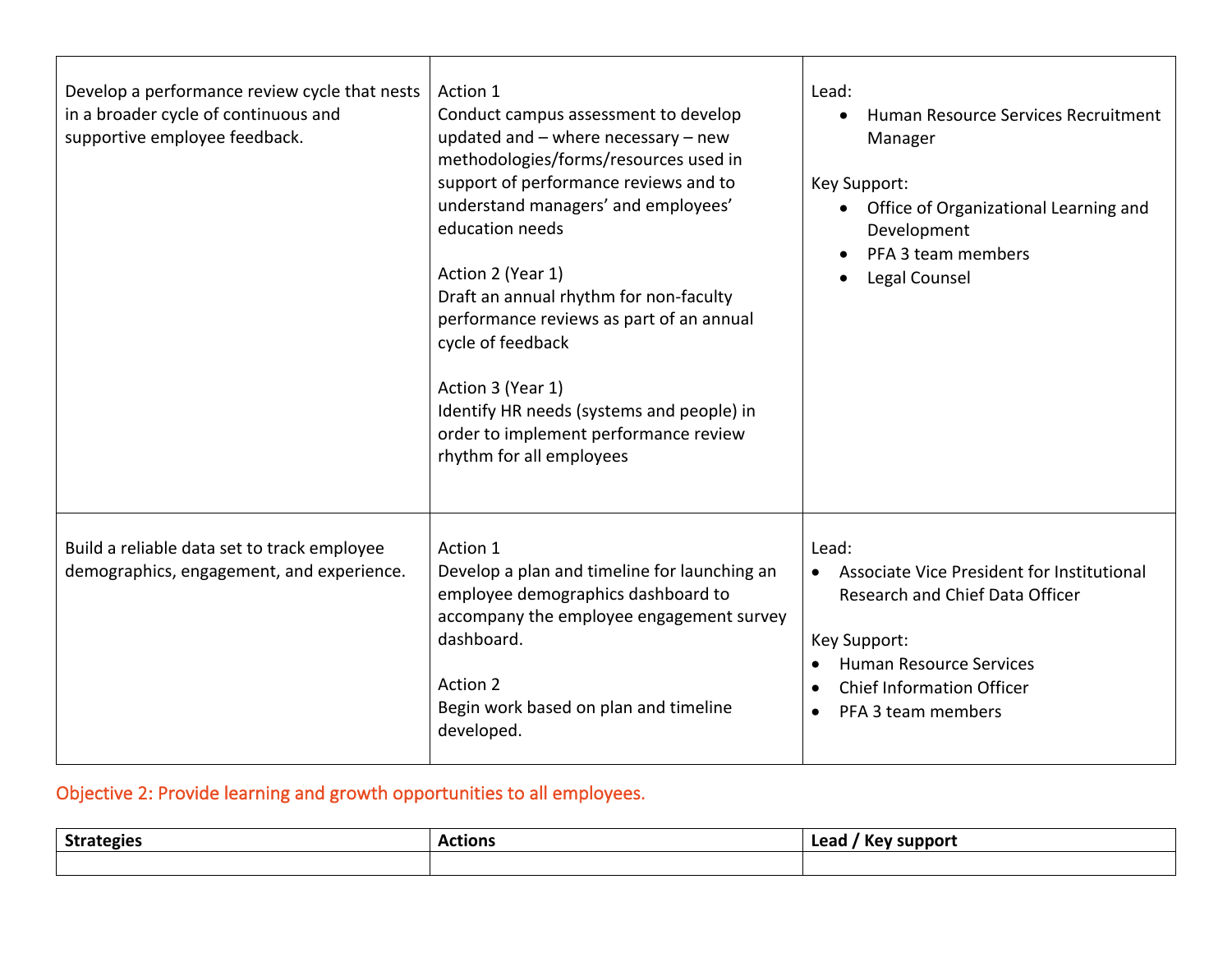| Develop and prioritize training and education<br>opportunities that support the outlined<br>objectives and strategies across PFAs. | Action 1<br>Identify which existing employee training and<br>education opportunities support FY22 PFA<br>strategies, and identify gaps/needed trainings<br>and education.<br>Develop trainings in support of PFA<br>strategies, e.g., DEI efforts. | Lead:<br>Director of Office of Organizational<br>Learning and Development<br>Key Support:<br>Other key training partners (HRS, SARC,<br>Director of Inclusive Excellence, EO/Title IX<br>Office, etc.) |
|------------------------------------------------------------------------------------------------------------------------------------|----------------------------------------------------------------------------------------------------------------------------------------------------------------------------------------------------------------------------------------------------|--------------------------------------------------------------------------------------------------------------------------------------------------------------------------------------------------------|
|------------------------------------------------------------------------------------------------------------------------------------|----------------------------------------------------------------------------------------------------------------------------------------------------------------------------------------------------------------------------------------------------|--------------------------------------------------------------------------------------------------------------------------------------------------------------------------------------------------------|

# Objective 3: Create and sustain a diverse, inclusive, and equity-minded learning and work environment.

| <b>Strategies</b>                                                                                                                                                  | <b>Actions</b>                                                                                                                                                                                                                                                                                                          | Lead / Key support                                                                                                                                                                                                                                                                                   |
|--------------------------------------------------------------------------------------------------------------------------------------------------------------------|-------------------------------------------------------------------------------------------------------------------------------------------------------------------------------------------------------------------------------------------------------------------------------------------------------------------------|------------------------------------------------------------------------------------------------------------------------------------------------------------------------------------------------------------------------------------------------------------------------------------------------------|
| Increase diversity of UM employee population<br>and inclusivity of the campus through strategic<br>recruitment, hiring, retention and professional<br>opportunity. | Action 1<br>Complete an updated Affirmative Action Plan<br>to inform future employee recruitment and<br>retention practices<br>Action 2<br>Educate campus leaders on understanding and<br>utilizing the updated Affirmative Action Plan                                                                                 | Lead:<br>Human Resource Services Recruitment<br>$\bullet$<br>Manager<br>Key Support:<br>Managers/Supervisors<br>$\bullet$<br>Office of Institutional Effectiveness/Data<br>$\bullet$<br>Office                                                                                                       |
| Retain a diverse employee population at the<br>University of Montana by creating a culturally<br>competent and supportive workplace<br>environment.                | Action 1<br>Use the results of the employee engagement<br>survey to gain insights into campus climate<br>Action 2<br>Offer and strongly encourage participation in<br>discrimination and harassment training for<br>employees, including an emphasis on how to<br>foster inclusive learning and working<br>environments | Lead:<br>Director of Office of Organizational<br>$\bullet$<br>Learning and Development<br>PFA 3 team members<br>$\bullet$<br>EO/TIX Office<br>$\bullet$<br>Key Supporters:<br>Other key training partners (HRS, SARC,<br>$\bullet$<br>Director of Inclusive Excellence, EO/Title IX<br>Office, etc.) |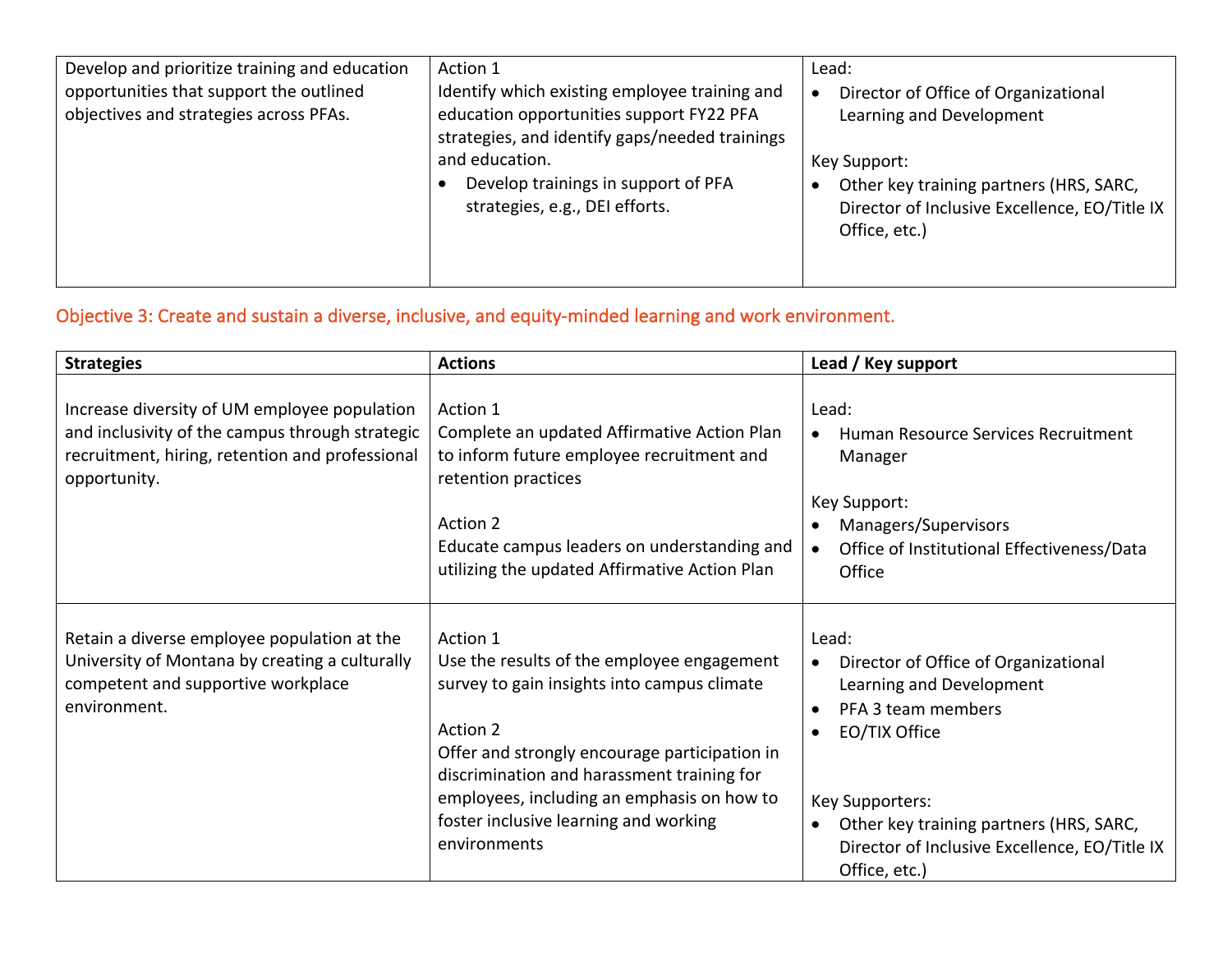|                                                                                                                                            | Action 3<br>Develop a central and living repository of self-<br>education materials on anti-bias, anti-racism,<br>and equity-minded practices                                                                                                                                                 | Diversity Plan Workgroup,<br>$\bullet$<br><b>Diversity Advisory Council</b>                                               |
|--------------------------------------------------------------------------------------------------------------------------------------------|-----------------------------------------------------------------------------------------------------------------------------------------------------------------------------------------------------------------------------------------------------------------------------------------------|---------------------------------------------------------------------------------------------------------------------------|
| Finalize the current year's Diversity, Equity,<br>and Inclusion Plan and establish a mechanism<br>for ongoing implementation and updating. | Action 1<br>Finalize the DEI Plan for the coming year, with<br>support from accountable owners.<br>Action 2<br>Build a website to make public our<br>commitments and track our progress.<br>Action 3<br>Establish a process and responsible party for<br>ongoing implementation and updating. | Lead:<br>Diversity Plan Workgroup<br>$\bullet$<br>Key Support:<br><b>Diversity Advisory Council</b><br>Accountable owners |

#### Objective 4: Improve operations, systems, and processes to create efficiencies and empower employees to do their best work.

| <b>Strategies</b>                                                                                                                                                                                                                           | <b>Possible actions</b>                                                                                                                                                                                                                               | Lead / Key support                                                                                                                                                                                                                                             |
|---------------------------------------------------------------------------------------------------------------------------------------------------------------------------------------------------------------------------------------------|-------------------------------------------------------------------------------------------------------------------------------------------------------------------------------------------------------------------------------------------------------|----------------------------------------------------------------------------------------------------------------------------------------------------------------------------------------------------------------------------------------------------------------|
| Engage an external partner to identify and<br>address needed improvements and<br>efficiencies in institutional operations,<br>systems, and processes, especially those that<br>are essential in the success of institutional<br>priorities. | Action 1<br>Identify an external partner and assign an on-<br>campus team to collaboratively perform an<br>analysis and develop a plan to strategically<br>revise institutional operations, systems, and<br>processes for efficiency and ease of use. | Leads:<br>Vice President of Operations and Finance<br>$\bullet$<br>Director of Strategy, Office of Institutional<br>$\bullet$<br><b>Effectiveness</b><br>Key Support:<br><b>Chief Information Officer</b><br>External partners/solution providers<br>$\bullet$ |
| Conduct a space analysis and develop a plan<br>that provides for more efficient, strategic use<br>of campus space.                                                                                                                          |                                                                                                                                                                                                                                                       | Lead:<br>Associate Vice President for Campus<br>Preparedness and Response                                                                                                                                                                                      |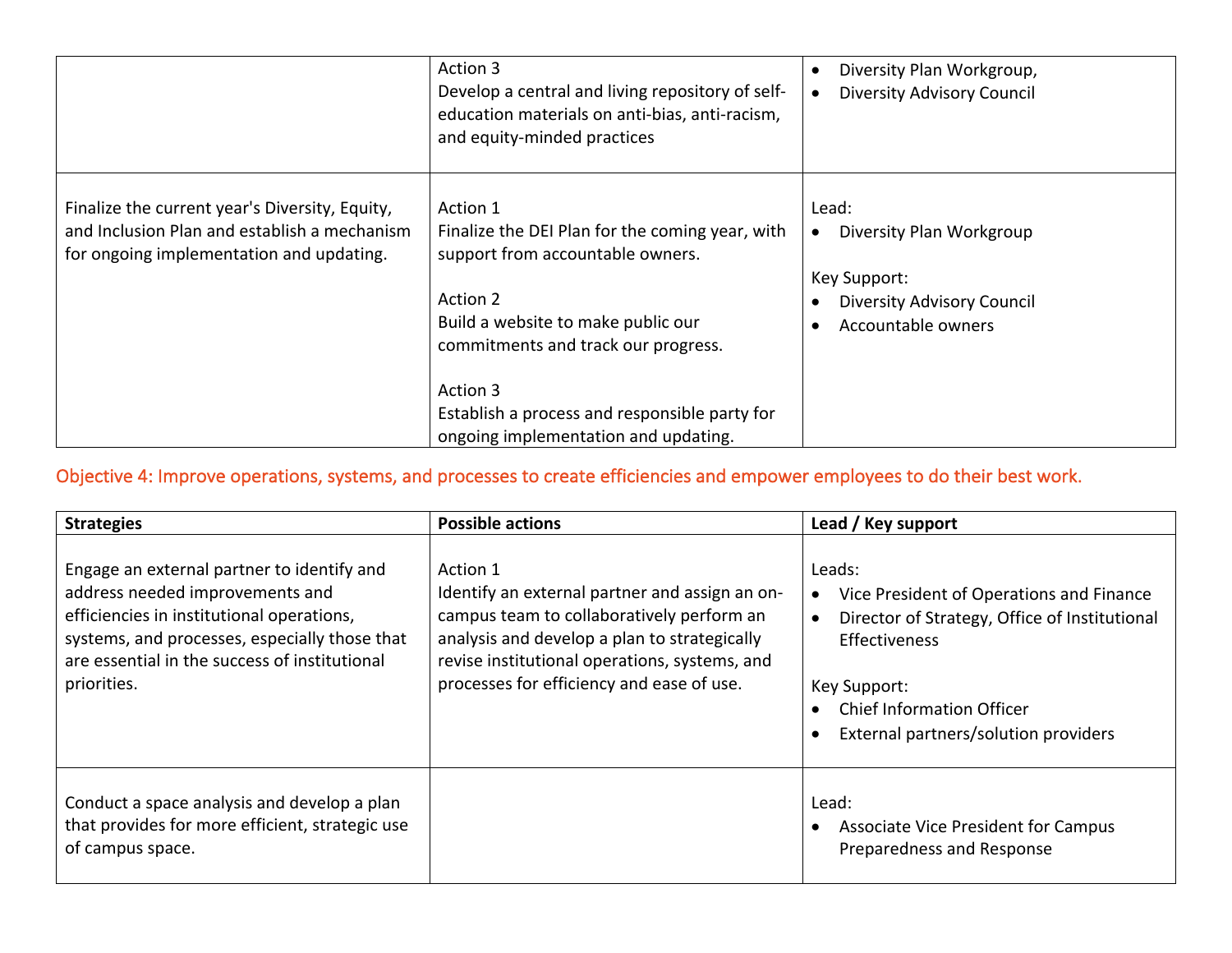|  | Key Support:<br><b>Director of Facilities</b> |
|--|-----------------------------------------------|
|  |                                               |

# Priority 4 **Partner with place**

#### Objective 1: Provide all students experiential learning opportunities that engage and promote our setting and our place in the world.

| <b>Strategies</b>                                                                                                                                                                                                                           | <b>Actions:</b>                                                                                                                                                                                                                                                                                                                                                                                                                                                                                                       | Lead / Key support                                                                                                                                                                                                                                                                                                                                                                                                                                                                                                                        |
|---------------------------------------------------------------------------------------------------------------------------------------------------------------------------------------------------------------------------------------------|-----------------------------------------------------------------------------------------------------------------------------------------------------------------------------------------------------------------------------------------------------------------------------------------------------------------------------------------------------------------------------------------------------------------------------------------------------------------------------------------------------------------------|-------------------------------------------------------------------------------------------------------------------------------------------------------------------------------------------------------------------------------------------------------------------------------------------------------------------------------------------------------------------------------------------------------------------------------------------------------------------------------------------------------------------------------------------|
| Engage faculty in every department in<br>ElevateU initiative. Specifically, develop and<br>enhance curricular opportunities supporting<br>applied/experiential learning that amplifies<br>uniqueness of Montana within a global<br>context. | Build out the Campus to Career Initiative<br>(CCI) to include at least three professional<br>development workshops that build<br>department/faculty capacity to offer<br>experiential learning.<br>Workshops include:<br><b>Fundamentals of Experiential Learning</b><br>Course construction/syllabi revisions<br>Reframing curriculum for career<br>readiness<br>Experiential Learning & Career Success and<br>Office of Organizational Learning and<br>Development partner to offer Campus to<br>Career Initiative. | Lead:<br>Director of Experiential Learning & Career<br><b>Success</b><br>Key support:<br>Deans<br><b>Department Chairs</b><br>Community of Practice for Internships<br><b>UM Online</b><br>$\bullet$<br>Deans as "contributors" can support each<br>department's participation:<br>Require each department to<br>$\bullet$<br>participate in CCI (e.g. through<br>department meetings)<br>Collect departmental Experiential<br>$\bullet$<br>Learning Strategy document (template<br>to be created by ELCS in consultation<br>with deans). |
|                                                                                                                                                                                                                                             |                                                                                                                                                                                                                                                                                                                                                                                                                                                                                                                       | Lead:                                                                                                                                                                                                                                                                                                                                                                                                                                                                                                                                     |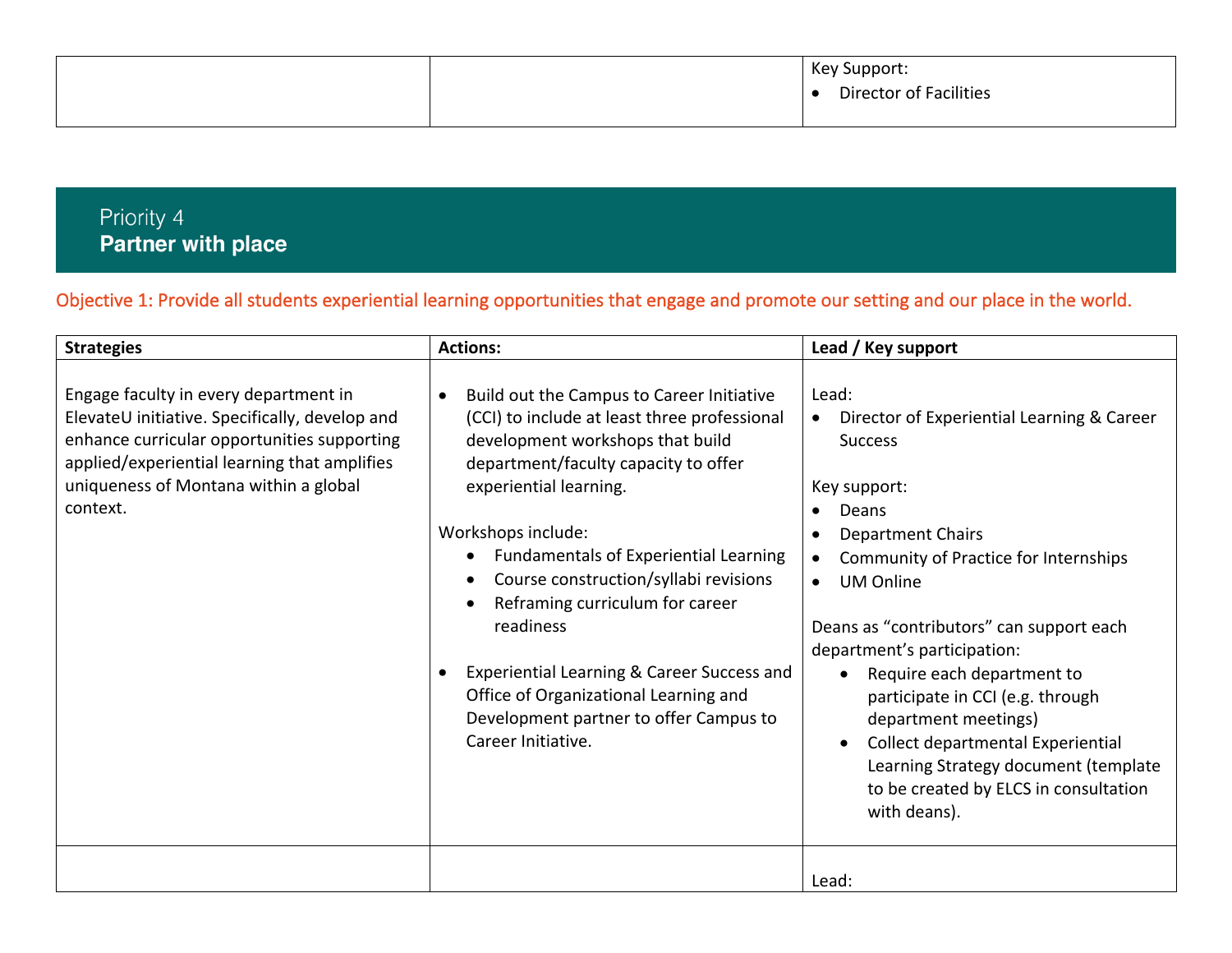| Create pathways with UM Tribal Outreach<br>Specialist for experiential learning<br>opportunities in indigenous communities at<br>home and abroad.               | Collaborate with MT Campus Compact and<br>$\bullet$<br>reservation-based employers to advertise<br>national service AmeriCorps positions on<br>reservations and recruit UM students.                                                                                                                                                                                                                  | <b>Tribal Outreach Specialist</b><br>$\bullet$<br>Key support:<br><b>MT Campus Compact</b><br>$\bullet$<br><b>Experiential Learning &amp; Career Success</b><br>$\bullet$<br><b>Department Chairs</b>                                                                                                                                                                                                                                                                                                |
|-----------------------------------------------------------------------------------------------------------------------------------------------------------------|-------------------------------------------------------------------------------------------------------------------------------------------------------------------------------------------------------------------------------------------------------------------------------------------------------------------------------------------------------------------------------------------------------|------------------------------------------------------------------------------------------------------------------------------------------------------------------------------------------------------------------------------------------------------------------------------------------------------------------------------------------------------------------------------------------------------------------------------------------------------------------------------------------------------|
| Raise additional scholarship funds to ensure<br>equitable access for students from all<br>backgrounds to participate in experiential<br>learning opportunities. | Provide data to determine need, e.g.<br>current gaps in underrepresented students<br>participating in experiential learning.<br>Partner with UM Foundation and<br>$\bullet$<br>Community Equity Initiative to support<br>fundraising efforts<br>Track donor funds<br>$\bullet$<br>Implement system for dispersing funds<br>(e.g. Research and Creative Scholarship<br>and Experiential Learning Fund) | Lead:<br><b>UM Foundation President</b><br>$\bullet$<br>Key support:<br><b>UM Foundation</b><br>$\bullet$<br>Deans<br>$\bullet$<br>Department chairs<br>$\bullet$<br><b>Experiential Learning &amp; Career Success</b><br>$\bullet$<br>Deans as "contributors" can encourage all<br>departments to offer experiential learning that<br>is accessible to all students<br>Raise money to support student<br>participation in experiential learning,<br>e.g. unpaid internships and service<br>learning |

Objective 2: Cultivate and steward partnerships locally, statewide, globally, including in rural and indigenous communities, to advance talent, innovation and prosperity.

| <b>Strategies</b>                                                                       | <b>Actions:</b>                                                                                                                 | Lead / Key support                         |
|-----------------------------------------------------------------------------------------|---------------------------------------------------------------------------------------------------------------------------------|--------------------------------------------|
| Deepen UM's engagement in Indian Country<br>through reciprocal partnerships with tribal | Sustaining current/forming more 2+2 and<br>other variation of online/hybridized degree   •<br>programs designed to connect with | Lead:<br><b>Tribal Outreach Specialist</b> |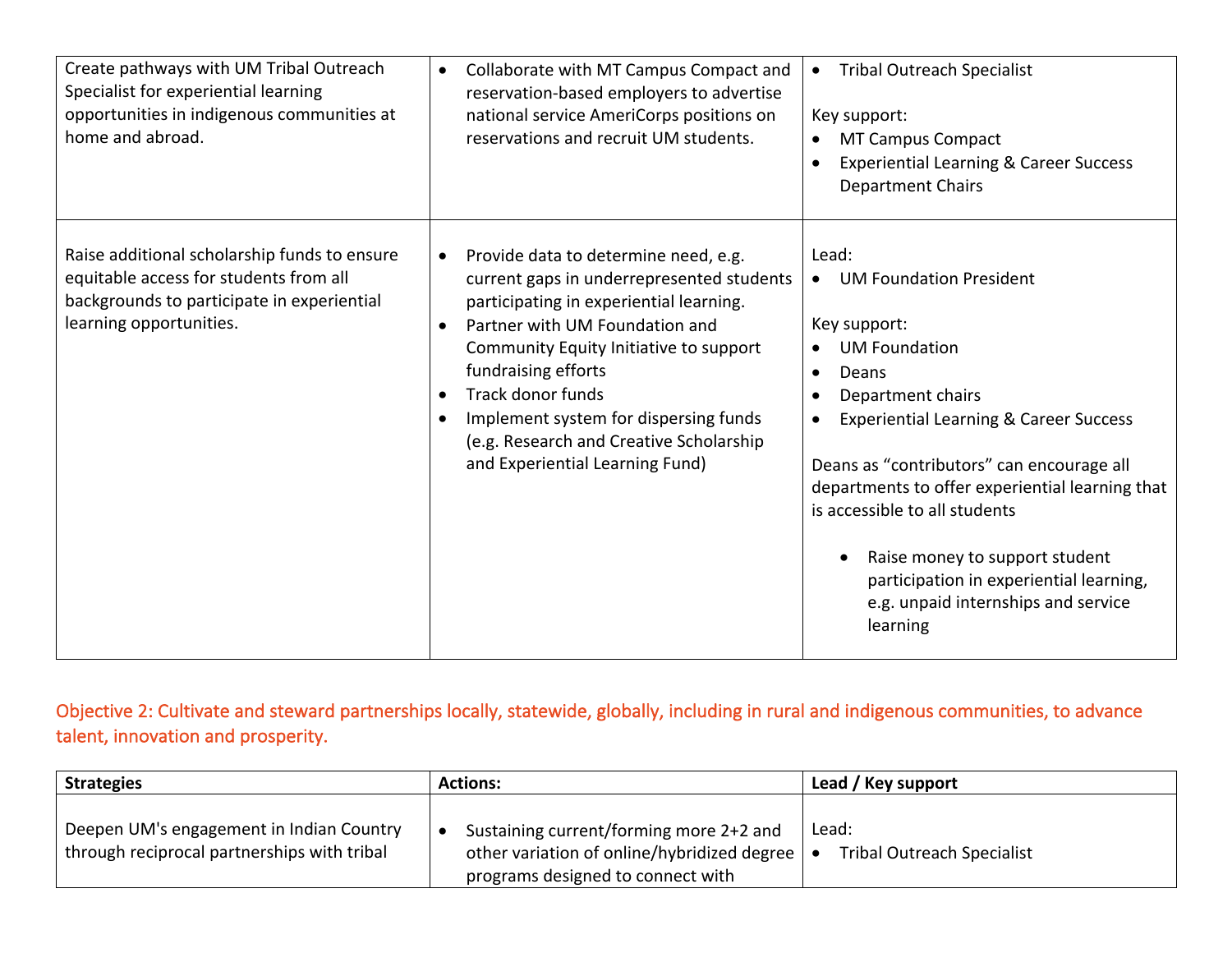| governments, communities, and tribal |           | students transitioning to UM from Tribal     | Key support: |
|--------------------------------------|-----------|----------------------------------------------|--------------|
| college/high schools.                |           | College and University's (TCU)               | Departments  |
|                                      |           | Developing specified strategic outreach      |              |
|                                      |           | programing/recruitment efforts (and          |              |
|                                      |           | materials) customized to tribal              |              |
|                                      |           | communities, non-reservation, and other      |              |
|                                      |           | tribal colleges/high schools with            |              |
|                                      |           | predominate numbers of Native American       |              |
|                                      |           | students or where 2+2/transitional or        |              |
|                                      |           | other programing is absent                   |              |
|                                      |           | Provide information through the American     |              |
|                                      |           | Indian Gateway website and other             |              |
|                                      |           | specified programing mechanisms, to          |              |
|                                      |           | connect Native American prospective          |              |
|                                      |           | students, current undergraduate/graduate     |              |
|                                      |           | students, and the Native American alumni     |              |
|                                      |           | base to campus-based resources designed      |              |
|                                      |           | to help them navigate UM                     |              |
|                                      | $\bullet$ | Collaborate with Tribal IRB's and TCU's to   |              |
|                                      |           | ensure that faculty-led research practices   |              |
|                                      |           | validate tribal knowledge application,       |              |
|                                      |           | support student development of culturally-   |              |
|                                      |           | grounded scholarship, and support the        |              |
|                                      |           | capacity for tribes to guide research        |              |
|                                      | $\bullet$ | Enhance spaces, programs and services        |              |
|                                      |           | intended to serve Native American            |              |
|                                      |           | students on campus through the               |              |
|                                      |           | integration of continuous data/student       |              |
|                                      |           | feedback into strategic                      |              |
|                                      |           | planning/collaborations (on and off          |              |
|                                      |           | campus) that aim to reinforce cultural       |              |
|                                      |           | norms, eliminate institutional barriers, and |              |
|                                      |           | meaningfully evaluating their progress by    |              |
|                                      |           | measuring goals set by these programs and    |              |
|                                      |           | services                                     |              |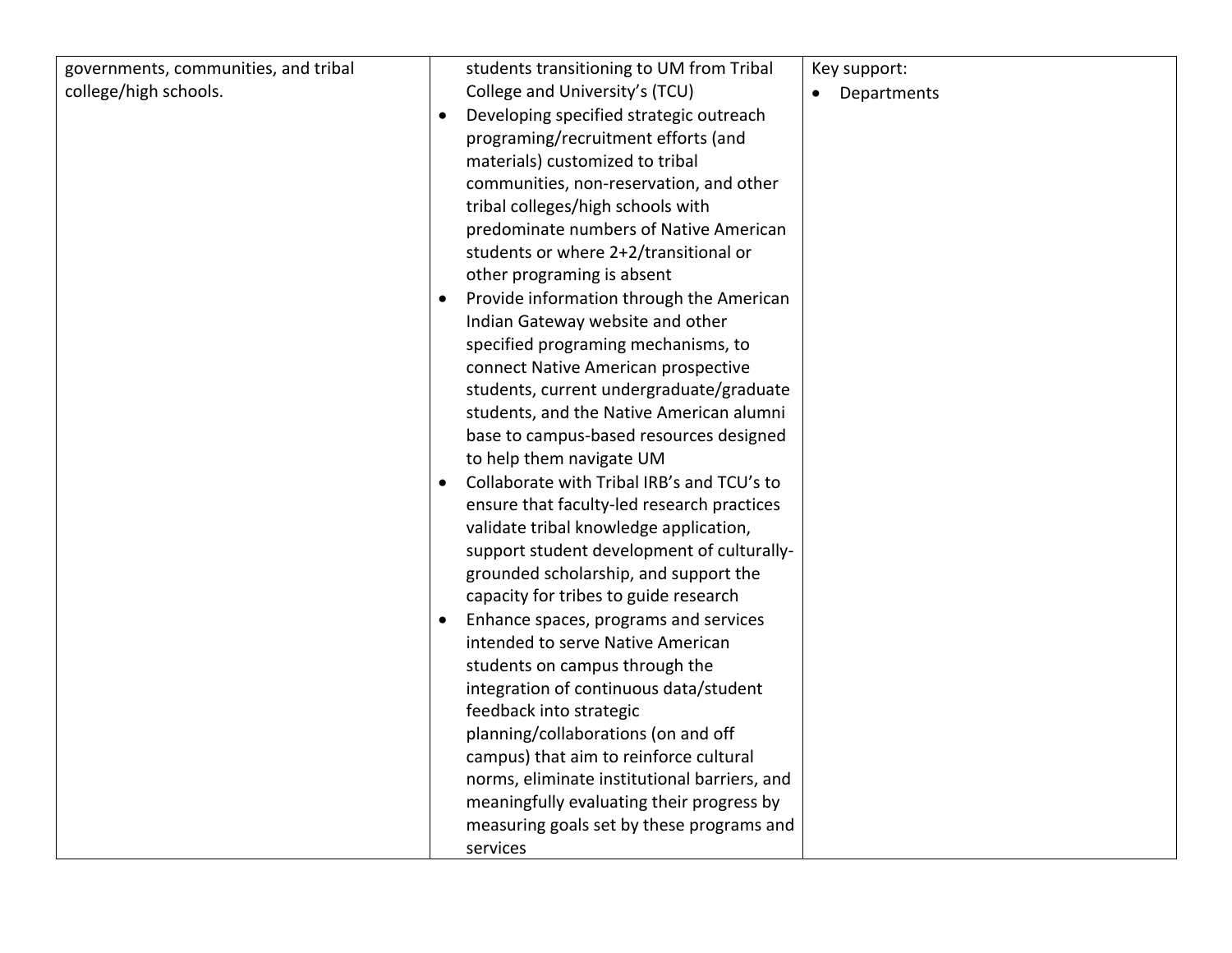|                                                                                                                                                                                               | Encourage the implementation of Indian<br>Education for All (IEFA) into the curriculum<br>and in best practices that encourage<br>greater awareness for the needs of Native<br>American students in higher education                                                                                                                                                                                                                                                                                                                                                                                                                                                                        |                                                                                                                                                                                                                                                                                                                                                                                                                                                                                                                                                                                                                                                                               |
|-----------------------------------------------------------------------------------------------------------------------------------------------------------------------------------------------|---------------------------------------------------------------------------------------------------------------------------------------------------------------------------------------------------------------------------------------------------------------------------------------------------------------------------------------------------------------------------------------------------------------------------------------------------------------------------------------------------------------------------------------------------------------------------------------------------------------------------------------------------------------------------------------------|-------------------------------------------------------------------------------------------------------------------------------------------------------------------------------------------------------------------------------------------------------------------------------------------------------------------------------------------------------------------------------------------------------------------------------------------------------------------------------------------------------------------------------------------------------------------------------------------------------------------------------------------------------------------------------|
| Engage K-12 students, including in rural and<br>tribal communities and among populations<br>historically underrepresented in higher<br>education, with UM educational and career<br>pathways. | Continue expanding the new K-12<br>Engagement Dashboard in Tableau as a<br>means to better understand and<br>communicate the impact of UM's K-12<br>engagement programs, as well as foster<br>collaboration and alignment with UM's<br>strategic recruitment efforts.<br>Create a print and digital marketing<br>material that serves as roadmap for K-12<br>students, parents/guardians, and teachers<br>to UM's pre-college experiences; is aligned<br>with UM's strategic recruitment efforts;<br>and includes scholarship opportunities and<br>no-cost programming.<br>Build and sustain partnerships with K-12<br>schools through externally-funded<br>experiences for teachers at UM. | Lead:<br>Director of Broader Impacts Group<br>Key support:<br><b>Broader Impacts Group</b><br><b>Admissions Office</b><br>$\bullet$<br>Participants in the K-12 working group and<br>other units that engage with K-12 students<br><b>Tribal Outreach Specialist</b><br>$\bullet$<br><b>UM Summer</b><br>College of Education<br>Deans can advance this strategy by<br>encouraging departments and programs in<br>their college to report their K-12 engagement<br>data and participate in shared marketing for<br>pre-college audiences, as well as by<br>encouraging faculty to consider external<br>funding opportunities to support research<br>experiences for teachers. |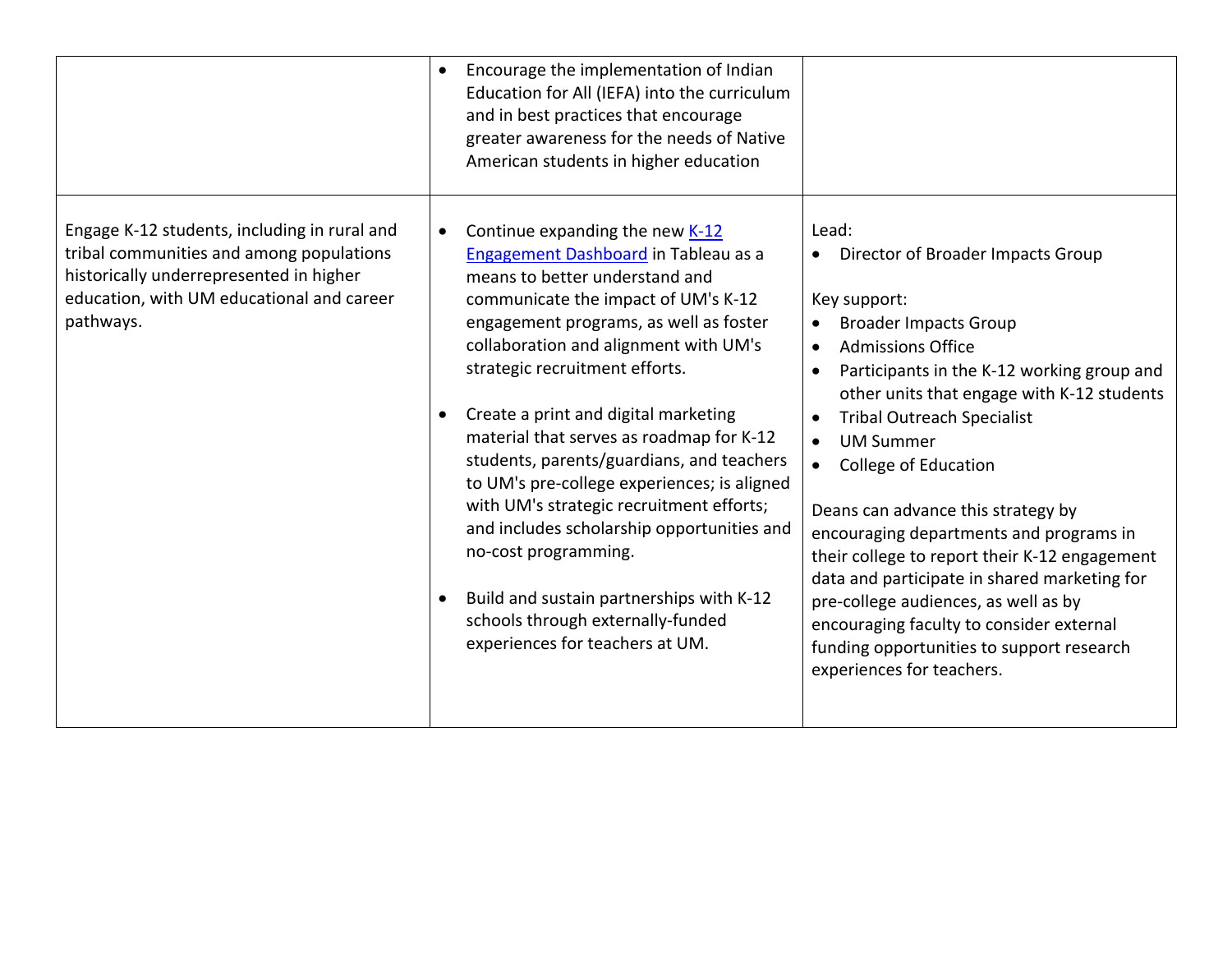| Develop stronger ties with local, statewide and<br>international government and industry<br>partners in support of One Missoula<br>opportunities, ElevateU's Campus to Career<br>Initiative, UM's international virtual exchange<br>(UMOVE), and UM's New Learner Initiative. | One Missoula:<br>Launch One Missoula - a partnership<br>$\bullet$<br>between UM, City of Missoula, and<br>Missoula Economic Partnership (MEP) to<br>better connect mutually beneficial<br>internships and research opportunities<br>Create One Missoula employer portal<br>$\bullet$<br>Conduct outreach and training for UM,<br>City, and MEP to connect with and use<br>portal                                                                                          | Lead:<br><b>Associate Vice Provost for Student Success</b><br>$\bullet$<br>Key support:<br><b>Experiential Learning &amp; Career Success</b><br>Montana Economic Partnership<br>$\bullet$<br><b>Global Engagement Office</b><br>$\bullet$<br><b>Mansfield Center</b><br>$\bullet$<br><b>Accelerate MT</b><br>$\bullet$<br>Alumni Office<br>$\bullet$<br>Deans<br>$\bullet$ |
|-------------------------------------------------------------------------------------------------------------------------------------------------------------------------------------------------------------------------------------------------------------------------------|---------------------------------------------------------------------------------------------------------------------------------------------------------------------------------------------------------------------------------------------------------------------------------------------------------------------------------------------------------------------------------------------------------------------------------------------------------------------------|----------------------------------------------------------------------------------------------------------------------------------------------------------------------------------------------------------------------------------------------------------------------------------------------------------------------------------------------------------------------------|
|                                                                                                                                                                                                                                                                               | ElevateU's Campus to Career Initiative:<br>Build employer portion of Campus to<br>Career Initiative (CCI).<br>Provide training and resources for<br>$\bullet$<br>employer partners to help them<br>incorporate NACE competencies into the<br>student work (EL) experience<br>Create video tutorials, handouts,<br>$\bullet$<br>provide consultations<br>Partner with City, MEP, Chamber, MT<br>High Tech Business Alliance, and others<br>to offer training and resources | Lead:<br>Director of Experiential Learning & Career<br><b>Success</b><br>Key support:<br>Deans<br>$\bullet$<br><b>Department Chairs</b><br>$\bullet$<br>Alumni Office<br>$\bullet$                                                                                                                                                                                         |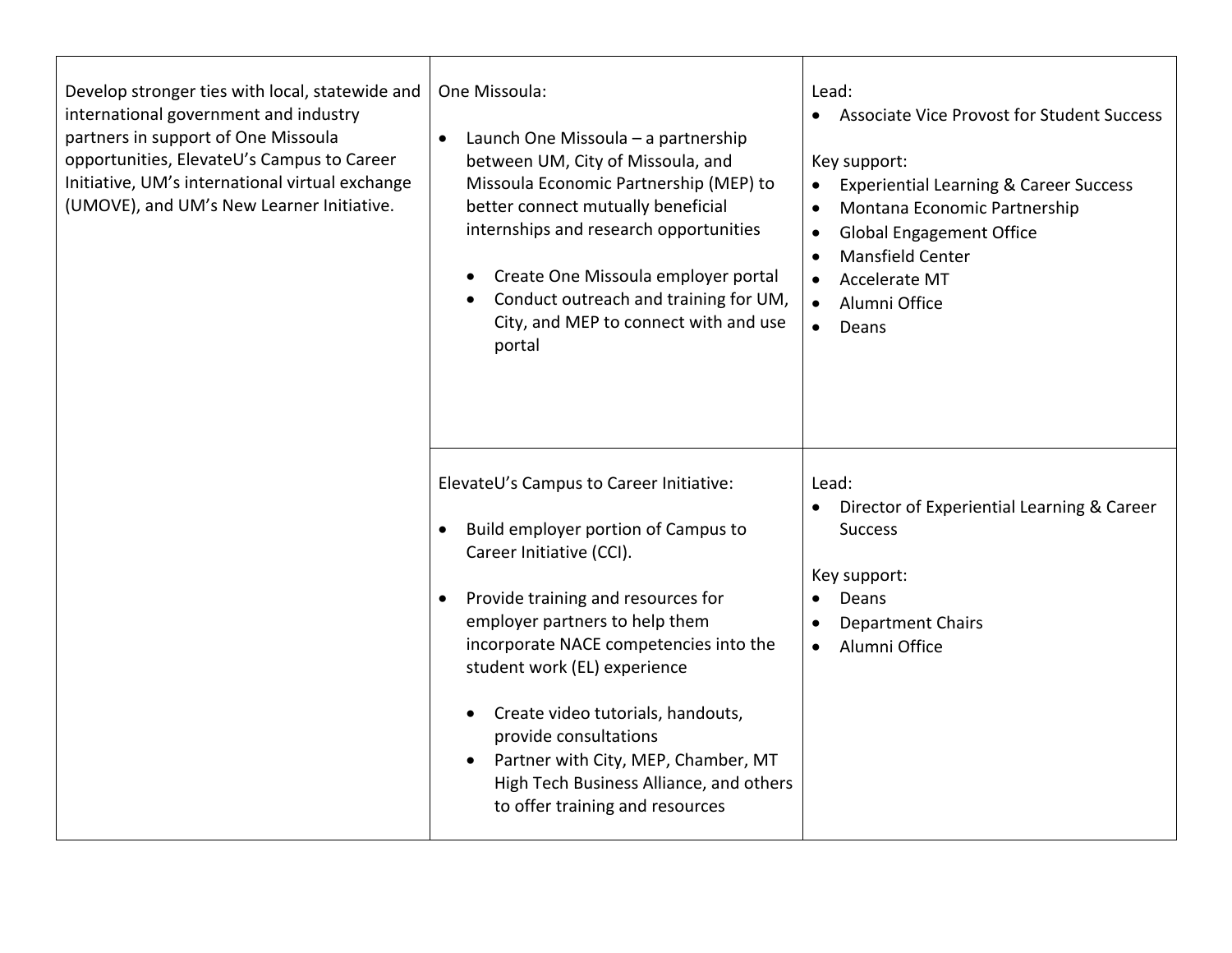|                                                                                                                                                                    | New Learner Initiative:<br>Partner with businesses in Montana to<br>$\bullet$<br>determine current<br>employee/workforce training needs<br>and design UM programming<br>upskill/re-skill/train their workforce.                                                                                                                                        | Lead:<br>Associate Vice Provost for Innovation and<br><b>Online Learning</b><br>Key support:<br>Director, Blackstone Launchpad<br>New Learner Initiative Group<br>$\bullet$          |
|--------------------------------------------------------------------------------------------------------------------------------------------------------------------|--------------------------------------------------------------------------------------------------------------------------------------------------------------------------------------------------------------------------------------------------------------------------------------------------------------------------------------------------------|--------------------------------------------------------------------------------------------------------------------------------------------------------------------------------------|
|                                                                                                                                                                    | Expand partnerships with Missoula's sister<br>cities (Palmerston North in New Zealand<br>and Neckargemund in Germany) as well as<br>Montana's sister state of Kumamoto,<br>Japan.<br>Explore collaborative opportunities with<br>UM's 80+ institutional partners around the<br>world, which could include virtual and on-<br>the-ground opportunities. | Lead:<br>Associate Director, Global Engagement<br>$\bullet$<br>Office<br>Key support:<br><b>Global Engagement Office</b>                                                             |
| Partner with local and regional DEI-focused<br>organizations to connect and support<br>underrepresented individuals within and<br>between UM and in the community. | Partner with diverse community<br>organizations to develop a sense of place<br>(belonging?) for underrepresented<br>students attending UM<br>Engage local and statewide youth in<br>conversations about gender equity and<br>intersectionality through the S.E.A. Change<br>Initiative                                                                 | Lead:<br>TBD by Diversity Advisory Council<br>$\bullet$<br>Key support:<br>SEA Change<br>$\bullet$<br><b>Community Equity Initiative</b><br>$\bullet$<br>Alumni Office.<br>$\bullet$ |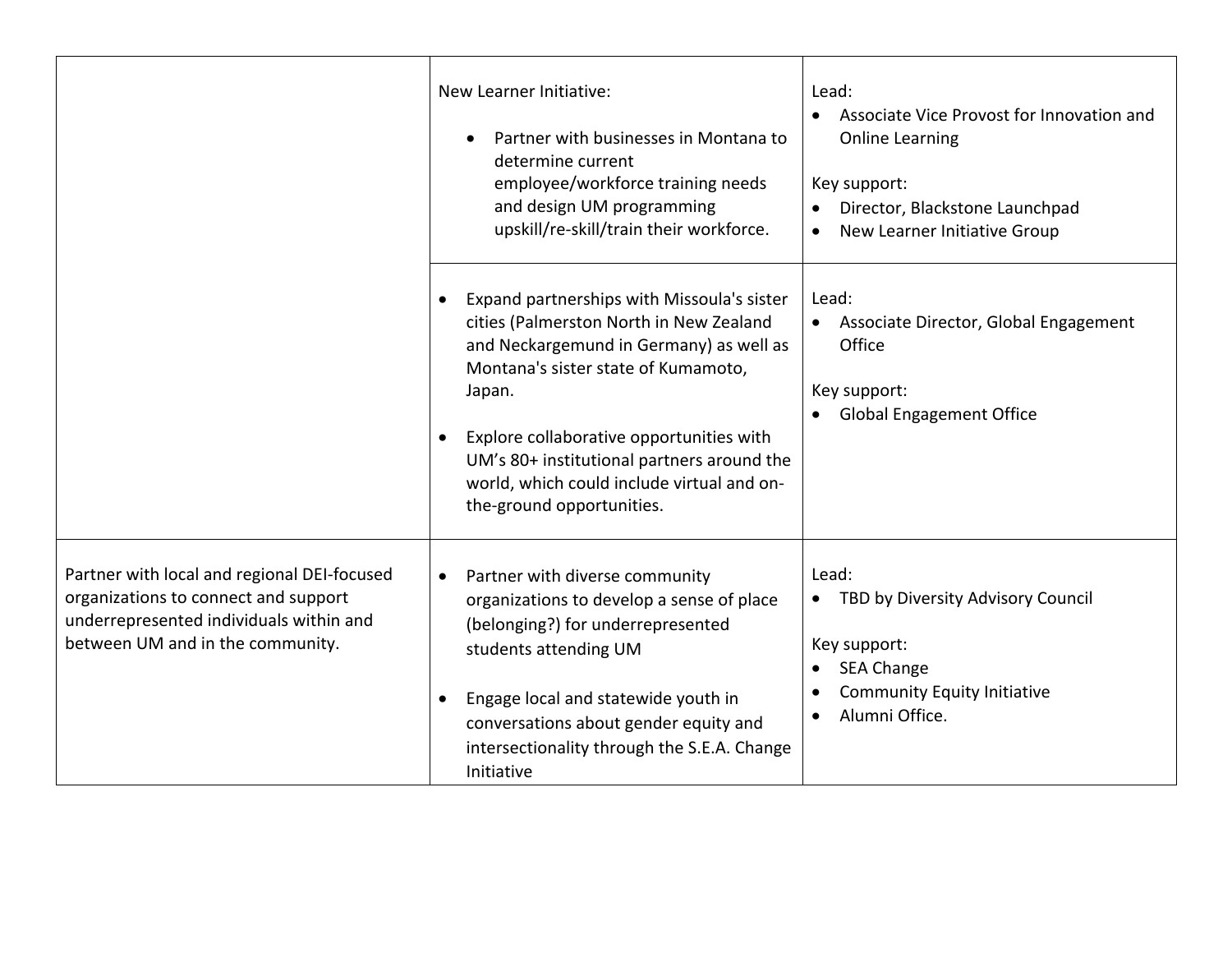# Objective 1: Implement an enrollment management approach to create sustainable enrollment goals and strategies.

| <b>Strategies</b>                                                                                                                                                                                                                                                                                                                            | <b>Actions</b>                                                                                                                                                                                                                                                                                                                                                                                                                                                                                                                                                                                                              | Lead / Key support                                                                                                                                                                                                                                                                                                 |
|----------------------------------------------------------------------------------------------------------------------------------------------------------------------------------------------------------------------------------------------------------------------------------------------------------------------------------------------|-----------------------------------------------------------------------------------------------------------------------------------------------------------------------------------------------------------------------------------------------------------------------------------------------------------------------------------------------------------------------------------------------------------------------------------------------------------------------------------------------------------------------------------------------------------------------------------------------------------------------------|--------------------------------------------------------------------------------------------------------------------------------------------------------------------------------------------------------------------------------------------------------------------------------------------------------------------|
| Building upon the strategic planning<br>and vision work done by UM in the last<br>year, undertake Strategic Enrollment<br>Planning to create a ROI-centered,<br>university-wide enrollment process<br>and strategy that will provide<br>enrollment targets that guide<br>sustainable long-term enrollment<br>growth and financial stability. | Steering Committee and IE prepare<br>and analyze data<br>Steering Committee creates key<br>$\bullet$<br>performance indicators<br>Working Groups conduct situational<br>analysis<br><b>Steering Committee Action Planning</b><br>Groups complete strategy ideation and<br>action planning (including those<br>developed by the University Design<br>Team and those with a specific focus<br>on equity and diversity)<br><b>Enrollment Management and Steering</b><br>Committee create enrollment<br>projections, goals and return-on-<br>investment<br>UM implements selected strategies<br>with monitoring and evaluations | Lead:<br>Associate Vice President for Enrollment Management<br>$\bullet$<br>Key support:<br>Cabinet<br><b>Academic Officers</b><br>$\bullet$<br><b>Student Success</b><br>$\bullet$<br><b>Enrollment Management</b><br>$\bullet$<br>Marketing and Communications<br>$\bullet$<br>Unit representatives<br>$\bullet$ |
| Reimagine enrollment marketing<br>materials and experience, events and<br>processes to align with modern<br>desires, needs and expectations of key<br>audiences.                                                                                                                                                                             | <b>Enrollment Management and</b><br>$\bullet$<br>Marketing Communications will<br>partner to write, design and deliver<br>enrollment marketing materials to<br>segmented audiences based on funnel<br>position.                                                                                                                                                                                                                                                                                                                                                                                                             | Leads:<br>Vice President for Marketing and Communications<br>$\bullet$<br>Associate Vice President for Enrollment Management<br>$\bullet$<br>Key support:<br>Academic officers<br>$\bullet$<br>Marketing communications staff                                                                                      |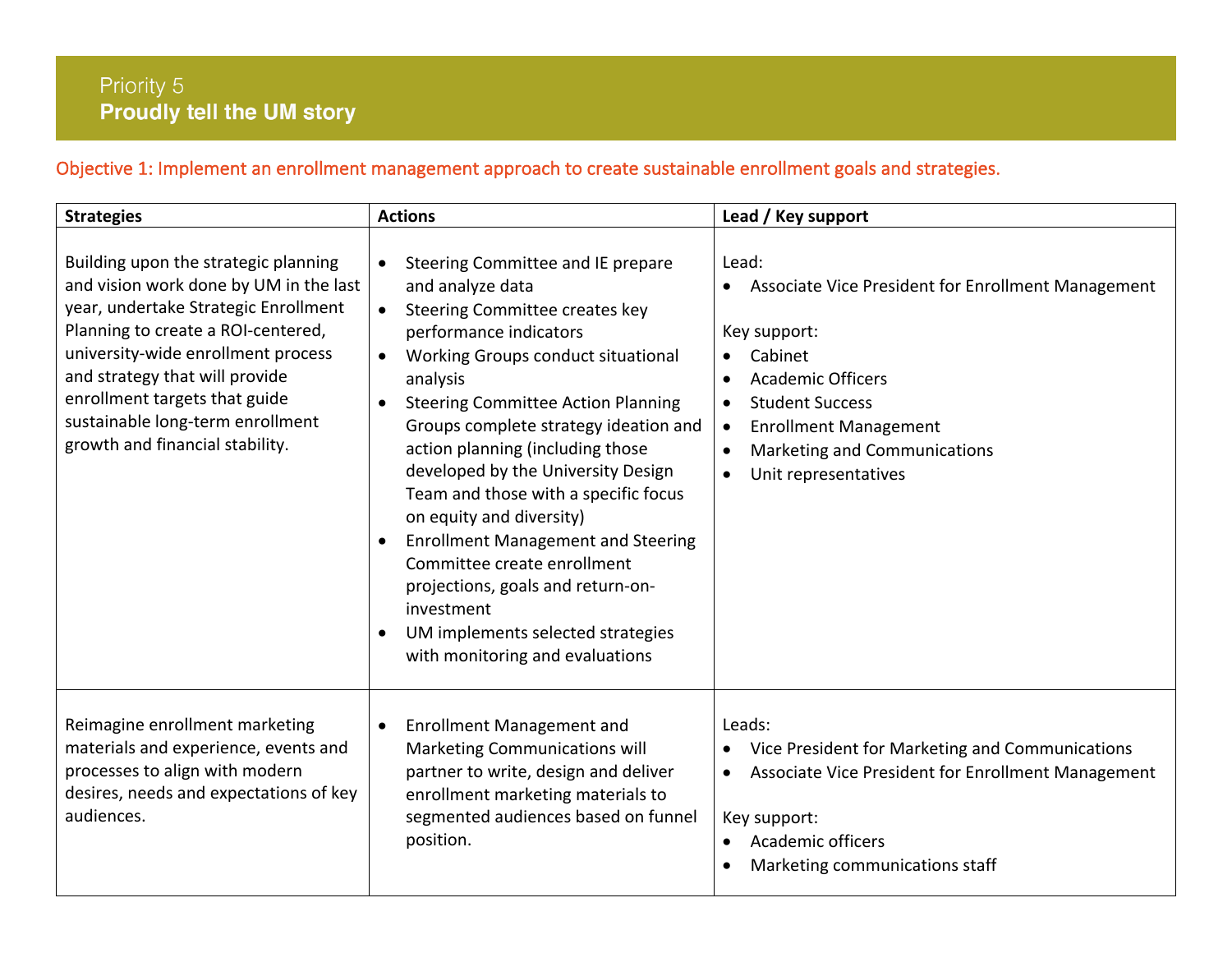| Admissions staff<br>Marketing Communications will craft<br>$\bullet$         |
|------------------------------------------------------------------------------|
| digital and content strategy to deliver<br>Academic departments<br>$\bullet$ |
| content that is centric to funnel-stage                                      |
| (i.e. awareness, consideration,                                              |
| decision-making).                                                            |
| <b>Enrollment Management and</b>                                             |
| Marketing and Communications will                                            |
| continue to research, create and                                             |
| implement search engine optimized                                            |
| webpages, in collaboration with                                              |
| academic departments.                                                        |
| <b>Enrollment Management and</b>                                             |
| Marketing and Communications will                                            |
| partner to write and design email                                            |
| communications and text messages in                                          |
| concert with the distribution of printed                                     |
| and digital materials.                                                       |
| <b>Enrollment Management and</b>                                             |
| Marketing and Communications                                                 |
| commit to use images and text that                                           |
| accurately describe, depict and                                              |
| highlight UM's diversity.                                                    |
| <b>Enrollment Management and</b>                                             |
| Marketing and Communications will                                            |
| create a campus visit and events                                             |
| strategy to highlight UM's opportunity                                       |
| and delight campus visitors.                                                 |
| <b>Enrollment Management and</b>                                             |
| Marketing Communications will work                                           |
| with College leadership to incorporate                                       |
| college/program positioning into                                             |
| enrollment marketing materials and                                           |
| Admissions communication flows.                                              |
| Enrollment Management and IT will                                            |
| collaborate on the execution of                                              |
| communications strategy in Slate.                                            |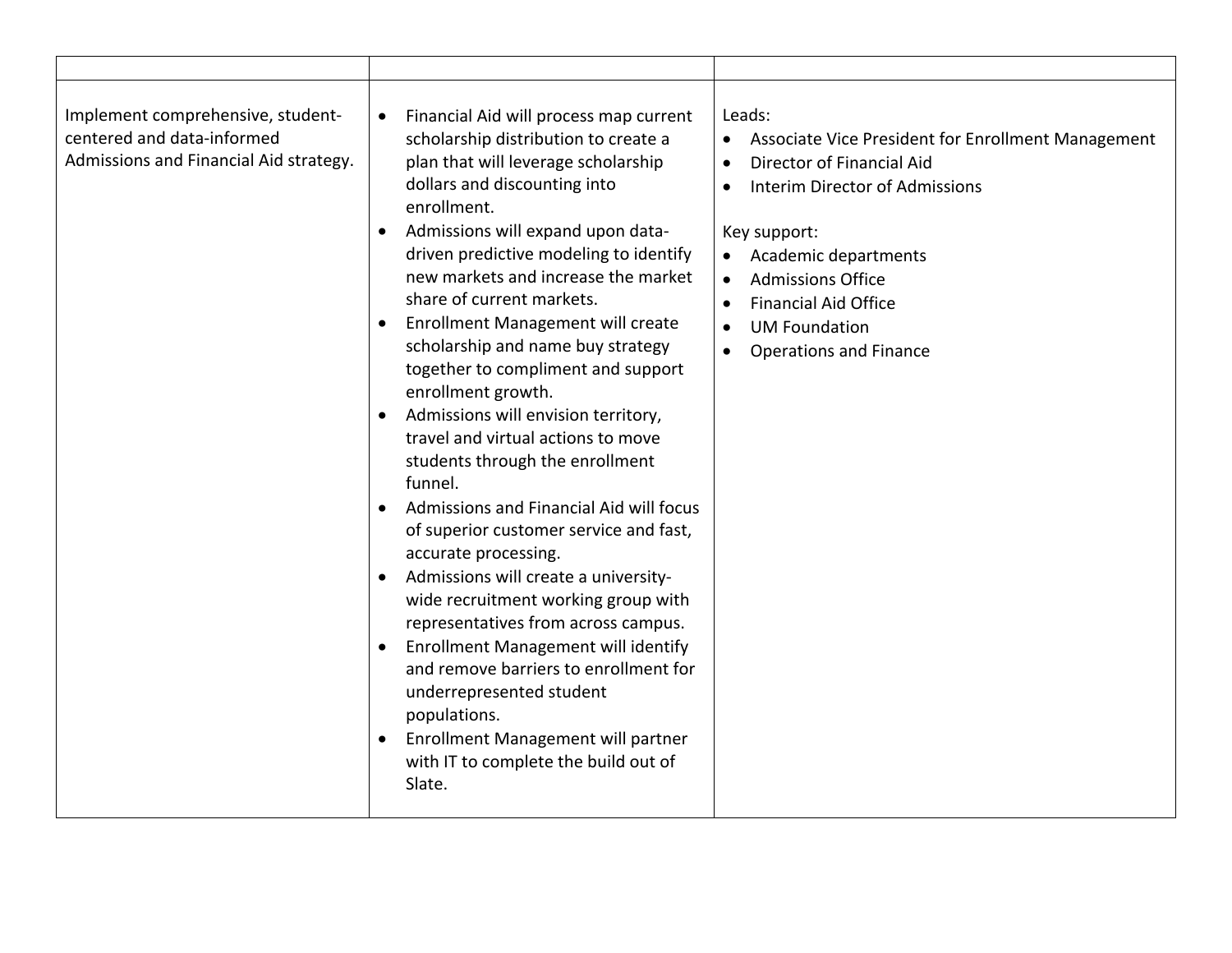# Objective 2: Increase positive public sentiment and awareness of UM and the benefits of higher education.

| <b>Strategies</b>                                                                                                                                                                                                                  | <b>Actions</b>                                                                                                                                                                                                                                                                                                                                                                                                                                                                                                                                           | Lead / Key support                                                                                                                                                                                                                                                                                                                                                  |
|------------------------------------------------------------------------------------------------------------------------------------------------------------------------------------------------------------------------------------|----------------------------------------------------------------------------------------------------------------------------------------------------------------------------------------------------------------------------------------------------------------------------------------------------------------------------------------------------------------------------------------------------------------------------------------------------------------------------------------------------------------------------------------------------------|---------------------------------------------------------------------------------------------------------------------------------------------------------------------------------------------------------------------------------------------------------------------------------------------------------------------------------------------------------------------|
| Restore and cement UM brand<br>through comprehensive branding<br>effort to increase prospective student<br>interest, give campus community and<br>partners a messaging North Star, and<br>to reignite the passion of being a Griz. | RFP Committee vets and hires agency<br>partner<br>Marketing and Communications<br>collaborates across university to build<br>strong messaging and gain buy-in on<br>new branding campaign<br>Marketing and Communications<br>$\bullet$<br>launches reimagined campaign<br>including anthem video, new digital and<br>print materials, and visual identity<br>Host regular campus-wide "Brand<br>Camps"<br>Accurately portray campus diversity in<br>all marketing materials<br>Recruit diverse voices and backgrounds<br>to contribute to brand strategy | Lead:<br>Vice President for Marketing and Communications<br>Key support:<br>Associate Vice President for Enrollment Management<br>President of UM Foundation<br><b>Director of Athletics</b><br>Marketing communications staff<br>Admissions staff<br>$\bullet$<br><b>ASUM</b><br>$\bullet$<br>Athletics marketing staff<br>$\bullet$<br>Foundation marketing staff |
| Focus on relationship building with<br>local and regional media outlets to<br>create more opportunities to promote<br>the university with messaging that is<br>consistent with brand.                                              | <b>Director of Strategic Communications</b><br>$\bullet$<br>to lead local and regional media<br>outreach efforts.<br>Develop pipeline of communication and<br>$\bullet$<br>news tips from colleges and sectors of<br>university.<br>Regular outreach and meetings with<br>local reporters, editors and producers<br>Hold campus-wide media training<br>$\bullet$<br>Proactively develop content and pitch<br>stories that highlight campus diversity                                                                                                     | Leads:<br>Vice President for Marketing and Communications<br><b>Director of Strategic Communications</b><br>$\bullet$<br>Key support:<br><b>Enrollment Management</b><br>$\bullet$<br><b>Academic Officers</b><br>Cabinet<br>$\bullet$<br><b>UM Foundation</b><br>Marketing communications staff<br>$\bullet$                                                       |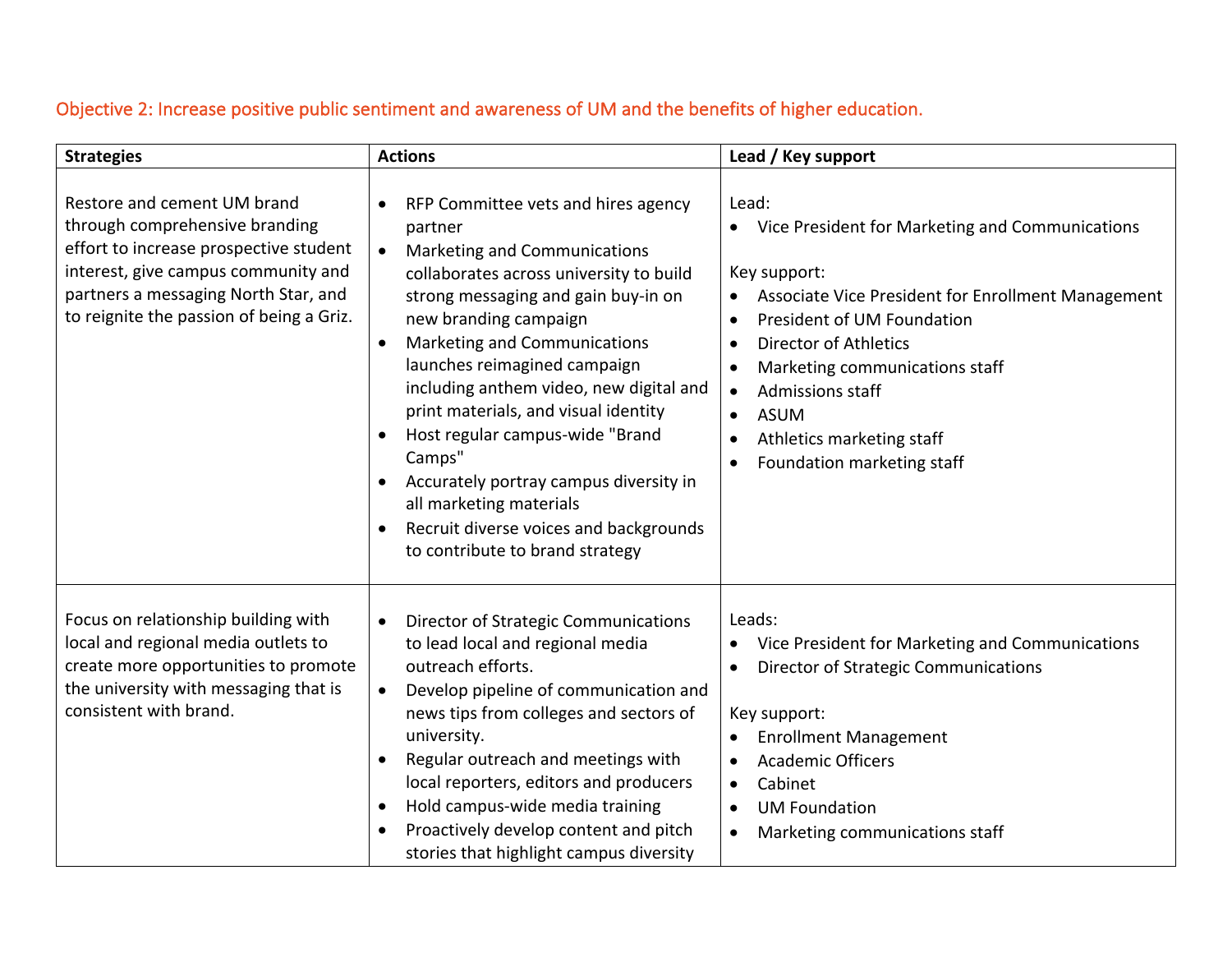|                                                                                                                                                                                                                 | Bolstering relationships with tribal<br>$\bullet$<br>newspaper and Indian Country Today<br>TV network<br>Better partner with athletics and<br>student clubs to create influencer<br>program                                                                                                                                                                                                                                                                                                                                                                                                                                                                                                                                                           |                                                                                                                                                                                                                 |
|-----------------------------------------------------------------------------------------------------------------------------------------------------------------------------------------------------------------|-------------------------------------------------------------------------------------------------------------------------------------------------------------------------------------------------------------------------------------------------------------------------------------------------------------------------------------------------------------------------------------------------------------------------------------------------------------------------------------------------------------------------------------------------------------------------------------------------------------------------------------------------------------------------------------------------------------------------------------------------------|-----------------------------------------------------------------------------------------------------------------------------------------------------------------------------------------------------------------|
| Employ partner who specializes in<br>higher education public relations to<br>garner larger, prominent media<br>placements to increase reach and<br>awareness around UM brand<br>nationally and internationally. | Find, vet and hire public relations<br>partner<br>Develop thought leadership strategy<br>$\bullet$<br>focused on UM's ability to address the<br>areas of focus outlined above (revenue<br>generation, grand challenges, diversity,<br>equity and inclusion, and career<br>preparedness/readiness and<br>outcomes).<br>Consider desk visit campaign with<br>$\bullet$<br>President Bodnar to larger media<br>outlets<br>Internally communicate all news media<br>mentions to change perception among<br>faculty and employees<br>Use internal communications<br>$\bullet$<br>strategically to position UMToday as the<br>must-read/centerpiece of internal<br>communications<br>Position UM as thought leader in<br>diversity and inclusion in Montana | Leads:<br>Vice President for Marketing and Communications<br><b>Director of Strategic Communications</b><br>Key support:<br>Cabinet, AO<br>Faculty discipline experts<br>Contributors on timely/pressing issues |

# Objective 3: Grow annual philanthropic support of UM to \$60 million or more by FY2024.

| <b>Strategies</b> | <b>\ctions</b> | Lead<br>support<br><b>Kev</b> |
|-------------------|----------------|-------------------------------|
|                   |                |                               |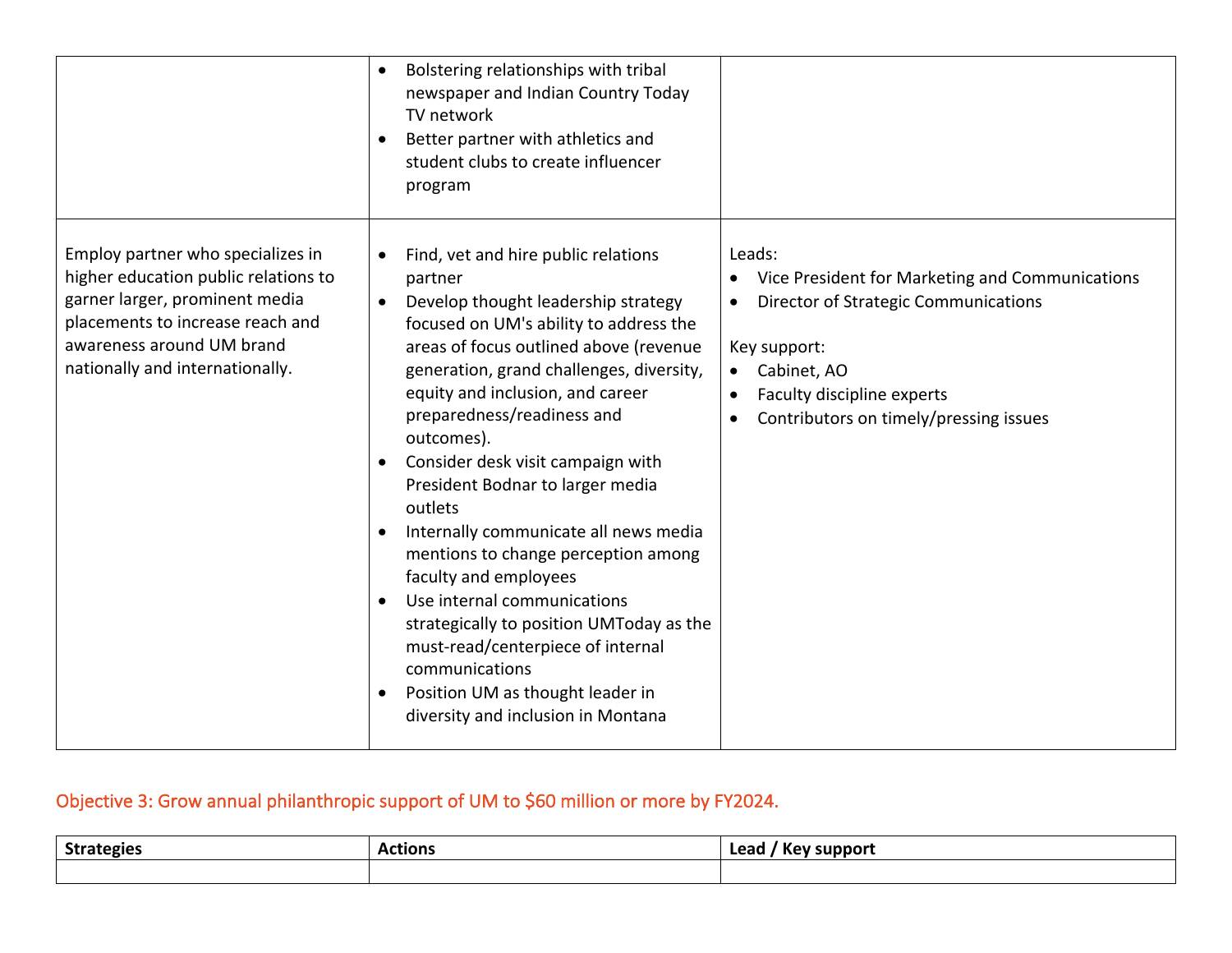| Increase philanthropic support<br>received from major (\$25-999K) and<br>principal gifts (\$1M or more), through<br>which 80 percent or more of all<br>philanthropic dollars are received, to<br>support goal of \$60 million or more by<br>FY 2024. | For each fundraising priority identified:<br>UM program proposing a fundraising<br>$\bullet$<br>priority (and other UM leaders as<br>needed) undertakes need assessment,<br>articulate need/opportunity, define cost<br>(including any UM investment), outline<br>sustainability plan, describe<br>impact/outcomes, and provide any<br>additional details needed to create a<br>compelling case for philanthropic<br>support that inspires big gifts.<br>Information provided will be evaluated<br>by President Bodnar, Cindy Williams,<br>and other leadership partners.<br>UMF Development team undertakes<br>assessment of prospective donors'<br>interest and capacity to support each<br>priority before priorities have been<br>announced and fundraising begins.<br><b>UMF Development and MarCom teams</b><br>create case for philanthropic support,<br>develop plan for<br>marketing/communications, identify<br>potential donors, establish fundraising<br>plan and strategies, define stewardship<br>plan, and then execute marcom,<br>fundraising and stewardship activities. | Leads:<br><b>UM President</b><br>$\bullet$<br><b>UM Foundation President</b><br>$\bullet$<br>UM Foundation Vice President of Development<br>$\bullet$<br>UM Foundation Vice President of Marketing and<br>$\bullet$<br>Communication<br>Key support:<br>Cabinet<br>UM fundraising partners<br>$\bullet$<br>UM Foundation development and marketing and<br>communication teams<br>Individuals associated with proposed fundraising<br>priorities |
|------------------------------------------------------------------------------------------------------------------------------------------------------------------------------------------------------------------------------------------------------|-------------------------------------------------------------------------------------------------------------------------------------------------------------------------------------------------------------------------------------------------------------------------------------------------------------------------------------------------------------------------------------------------------------------------------------------------------------------------------------------------------------------------------------------------------------------------------------------------------------------------------------------------------------------------------------------------------------------------------------------------------------------------------------------------------------------------------------------------------------------------------------------------------------------------------------------------------------------------------------------------------------------------------------------------------------------------------------------|-------------------------------------------------------------------------------------------------------------------------------------------------------------------------------------------------------------------------------------------------------------------------------------------------------------------------------------------------------------------------------------------------------------------------------------------------|
|                                                                                                                                                                                                                                                      | Foster development of fundraising skills for<br>UMF development staff and UM fundraising<br>partners.<br>Eight UMF development officers will<br>$\bullet$<br>complete the Plus Delta Partners'<br>Discipline of Frontline Fundraising<br>training program to further develop<br>skills in efficient and effective major,                                                                                                                                                                                                                                                                                                                                                                                                                                                                                                                                                                                                                                                                                                                                                                  |                                                                                                                                                                                                                                                                                                                                                                                                                                                 |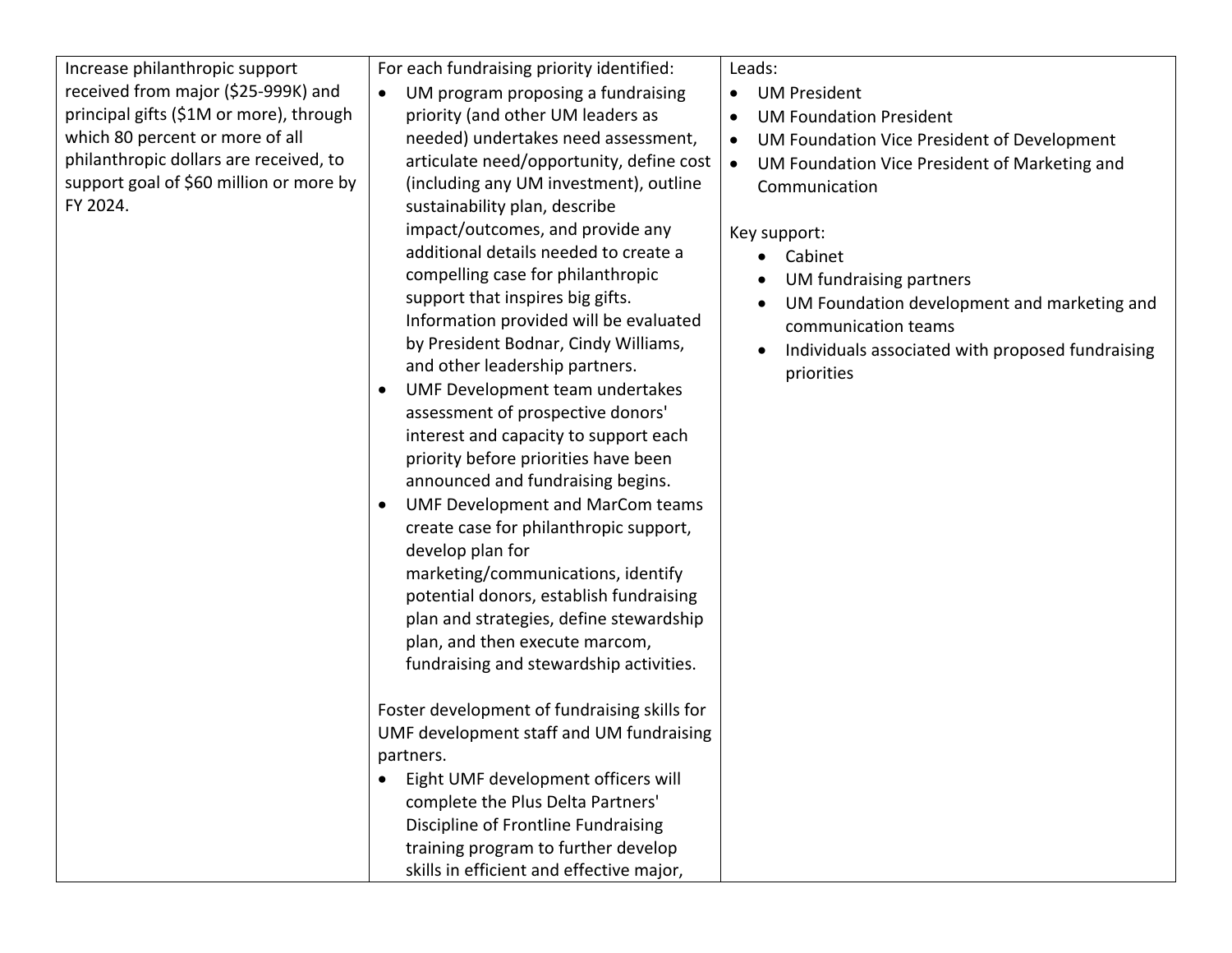|                                                                                                                                                                                                                                                                                                                  | principal and planned gift fundraising.<br>(Eight additional UMF development<br>officers will complete the training<br>program in FY 2023)<br>UMF identifies and recommends<br>$\bullet$<br>training opportunities for UM<br>fundraising partners.                                                                                                                                                                                                                                                                                                                                                                                                                                                                                                                                                                                                                                                                                                                                               |                                                                                                                                                                                                                                                                                                                                                                                                               |
|------------------------------------------------------------------------------------------------------------------------------------------------------------------------------------------------------------------------------------------------------------------------------------------------------------------|--------------------------------------------------------------------------------------------------------------------------------------------------------------------------------------------------------------------------------------------------------------------------------------------------------------------------------------------------------------------------------------------------------------------------------------------------------------------------------------------------------------------------------------------------------------------------------------------------------------------------------------------------------------------------------------------------------------------------------------------------------------------------------------------------------------------------------------------------------------------------------------------------------------------------------------------------------------------------------------------------|---------------------------------------------------------------------------------------------------------------------------------------------------------------------------------------------------------------------------------------------------------------------------------------------------------------------------------------------------------------------------------------------------------------|
| Increase philanthropic support<br>received through annual (\$1-24,999)<br>gifts, through which 95-99 percent of<br>all donors are engaged and through<br>which donors are initially identified<br>and cultivated for future major and<br>principal gifts, to support goal of \$60<br>million or more by FY 2024. | Grow the total number of total donors<br>giving to UM by 3 percent each year for the<br>next three years. As part of that effort, also<br>ensure that the subset of alumni donors is<br>also growing by 4 percent each during year<br>for next three years.<br>VP of Development, Director of Annual<br>$\bullet$<br>Giving, and UMF MarCom team to<br>undertake assessment of annual giving<br>program and planning to optimize<br>donor contributions and total donors<br>through existing annual giving channels<br>including direct mail, phonathon, e-<br>solicitation, crowdfunding and giving<br>days.<br>UMF Development team fosters and<br>$\bullet$<br>encourages participation by UM<br>fundraising partner programs in direct<br>mail, phonathon, e-solicitation,<br>crowdfunding and giving day<br>opportunities.<br>VP of Development, Director of Annual<br>Giving, and UM Director of Alumni<br>Relations identify key fundraising<br>priorities and giving vehicles to elevate | Leads:<br>UM Foundation Vice President of Development<br>$\bullet$<br>UM Foundation Director of Annual Giving<br>$\bullet$<br>UM Foundation Vice President of Marketing and<br>Communication<br>Director of Alumni Relations<br>Key support:<br>UM Foundation development and marketing and<br>communication teams<br>Alumni Relations team<br>UM fundraising partners<br>Alumni chapter leaders<br>$\bullet$ |